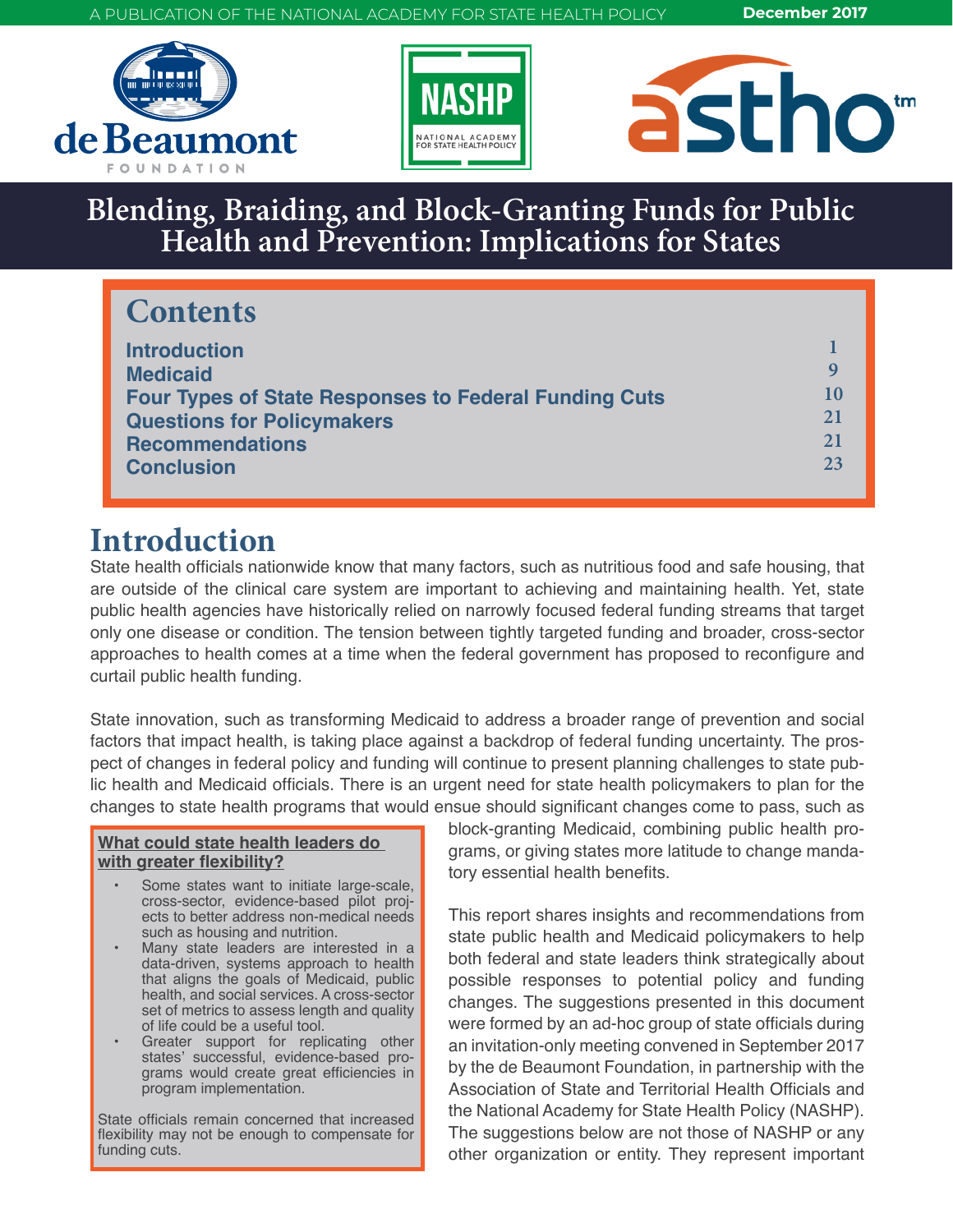analysis of recent federal proposals to blend, braid, or block-grant funds for public health and prevention,<sup>1</sup> and may help chart a way forward for states interested in maximizing their ability to coordinate work and resources across programs.

- Develop a pathway to enable states to **pilot large-scale cross-agency federal demonstration waiver projects** that braid, blend, and align public health and Medicaid funding beyond what is permitted under current law. This could include funding from agencies such as the Centers for Medicare & Medicaid Services (CMS), the Centers for Disease Control and Prevention (CDC), the US Department of Housing and Urban Development (HUD), the Health Resources and Services Administration (HRSA), the Substance Abuse and Mental Health Services Administration (SAMHSA), and the US Department of Agriculture (USDA), in order to efficiently address health-related needs for food, shelter, and other items. States could also use such cross-sector waiver authority to **combat addiction** and **leverage synergy** between programs.
- **• Align funding cycles, application processes, and reporting requirements** across federal grants, to make it easier for states to apply for and implement federal grants in line with their goals.
- **• Pilot a voluntary, well-funded, public health block grant** of at least five years' duration that tests the collective impact of state public health and Medicaid agencies working together to address social factors that impact health.
- Support states in **sharing Medicaid, public health, and substance abuse data** in order to strategically plan a state program across agencies.
- Implement a **streamlined approval process** for states applying to replicate other states' successful waivers, and give states substantial **freedom to implement evidence-based public health interventions** and programs.
- **• Establish a health care waiver oversight committee** made up of state and federal members to evaluate and approve state applications for waivers, including Medicaid Section 1115 demonstration waivers and Affordable Care Act (ACA) Section 1332 waivers.<sup>2</sup> This could also include fast-track waiver approval for states that use similar waivers that have already been approved in other states.
- **• Use standard metrics** to determine outcomes important to both Medicaid and public health, such as the length and quality of life.<sup>3</sup>
- **• Define what states can do now**, without waiting for federal changes. States could work within the existing Medicaid waiver process to establish **multi-payer payment reform** as the basis for broader, cross-sector changes. Some states are further along in this process than others in efforts to pay for value over volume, **incentivize upstream prevention**, and use Medicaid savings to address the health-related social needs of enrollees.
- State and federal leaders can also **take a systems approach** to state health planning to help form a comprehensive, intergenerational, view of the health needs of individuals and families.

#### **Background**

The proposed White House 2018 budget for the US Department of Health and Human Services (HHS) would reduce funding for public health infrastructure and services primarily by cutting \$1.2 billion from CDC's 2017 funding level.<sup>4</sup> Additionally, the budget proposes significant changes to CDC's chronic disease grants to states. It is important to consider what the administration's priorities could mean for public health, even though Congressional appropriations bills differ from the proposed White House budget.<sup>5</sup> Legislative proposals to eliminate the Prevention and Public Health Fund would likewise seriously impact public health budgets.<sup>6</sup>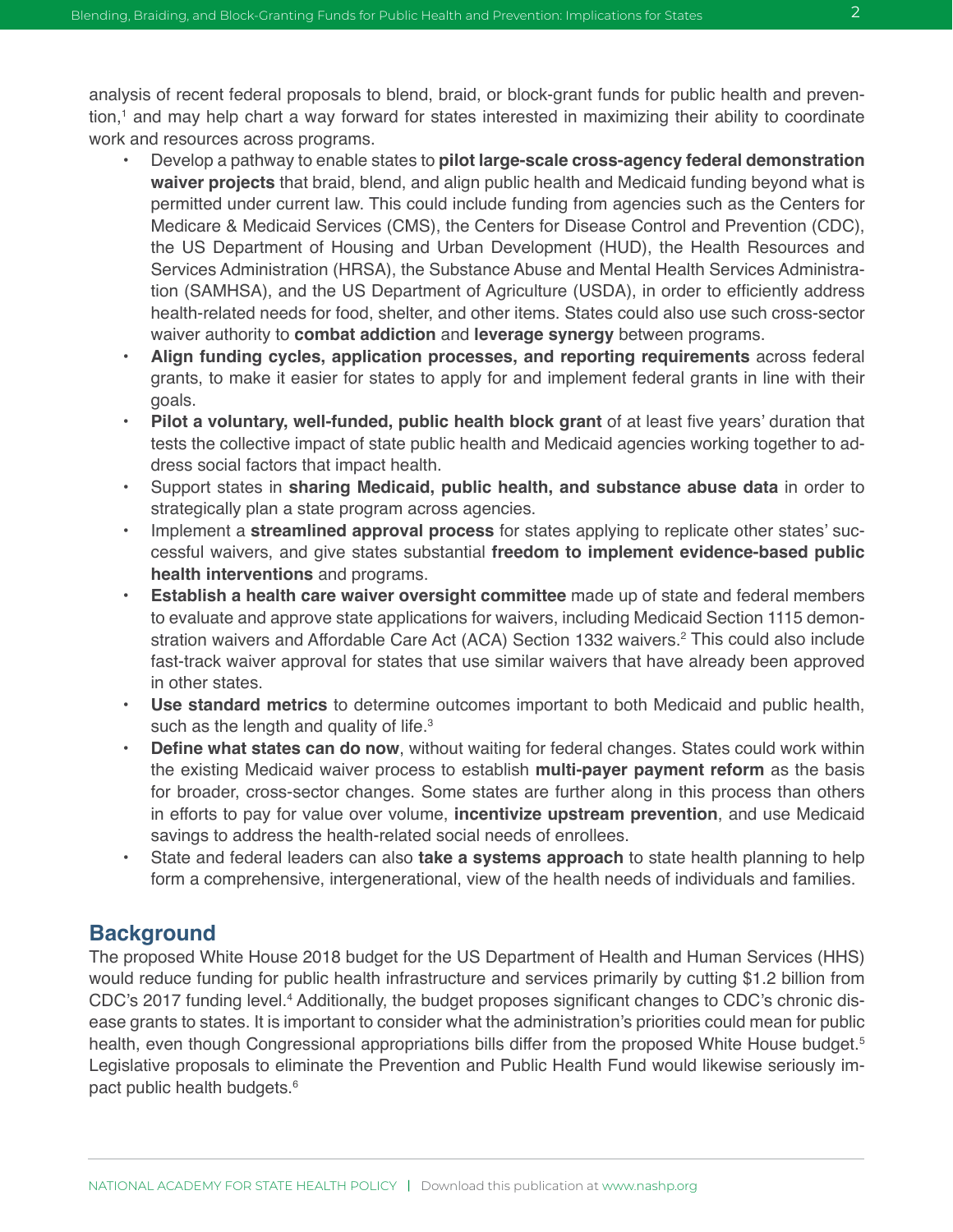States for years have been working to safeguard the health of populations with flat funding for ongoing public health capacity and infrastructure, with temporary funding for selected emergencies such as Ebola and Zika.<sup>7</sup> State public health departments have been called upon to respond to threats from emerging infectious diseases, the opioid crisis, natural disasters such as hurricanes, and catastrophes such as the lead poisoning in Flint's water—all without significant federal support. Medicaid has also taken an active role in responding to these public health crises. For example, Michigan received fasttrack approval for a Section 1115 Medicaid demonstration waiver to cover residents affected by the Flint water crisis.<sup>8</sup> Despite the gravity of these new and perennial challenges, state public health funding has remained roughly level on average nationwide for nearly a decade, when adjusted for inflation.<sup>9</sup> Medicaid spending on public health priorities, in response to the emergencies noted above, may offset some of this flat public health funding. However, Medicaid must also carry out its core responsibilities in the face of its own budget constraints. State Medicaid and public health agencies also traditionally focus on different populations, with Medicaid responsible for the health of its enrollees, and public health responsible for the health of the entire state's population.

In addition to combating infectious disease, state health leaders are also moving upstream to prevent chronic disease. Upstream interventions include designing communities with safe and tobacco-free spaces for play and exercise, and other non-clinical efforts to keep people healthy.10 As part of this trend, many state Medicaid programs are collaborating with public health departments on these initiatives. Some state Medicaid programs are also addressing upstream prevention and the social determinants of health, in an effort to improve health and control costs.11 Medicaid Section 1115 demonstration projects in Massachusetts and Oregon permit accountable care entities to use Medicaid funds for flexible, health-related services to address social needs such as nutrition and healthy housing.<sup>12</sup> However, while Medicaid is an important partner in advancing state public health goals, it should not be considered a funding source to fill gaps created by state or federal public health budget cuts.

An increasing number of state policymakers are thinking beyond the clinical care paradigm to recognize that people's environments and communities are key contributors to their health—and health problems.<sup>13</sup> Examining state funding models that incorporate that shift to clinical and community thinking could help state policymakers identify the types of federal flexibility needed to efficiently replicate those models.

State public health and prevention funding may be threatened if legislative proposals to eliminate the Prevention and Public Health Fund (PPHF) gain traction.<sup>14</sup> The ACA created the PPHF and mandated annual appropriations to support a broad (and unspecified) range of programs. In recent years, Congress itself has chosen the specific programs to fund through the PPHF, most of which existed long before the ACA, such as vaccine programs and the Preventive Health and Health Services block grant.15 Proposals to eliminate the PPHF call into question the future of that funding, including funding for longstanding programs that predate the PPHF, which may or may not be funded if the PPHF is abolished. States received over \$625 million from the PPHF in fiscal year 2016.<sup>16</sup>

The FY 2018 President's budget also proposed a consolidation of CDC chronic disease programs. Variations on this theme have been debated in previous appropriations cycles, and the previous Administration made proposals for greater integration of chronic disease funding. Therefore, even if the White House proposal is not adopted, it is possible that some form of consolidation will be considered.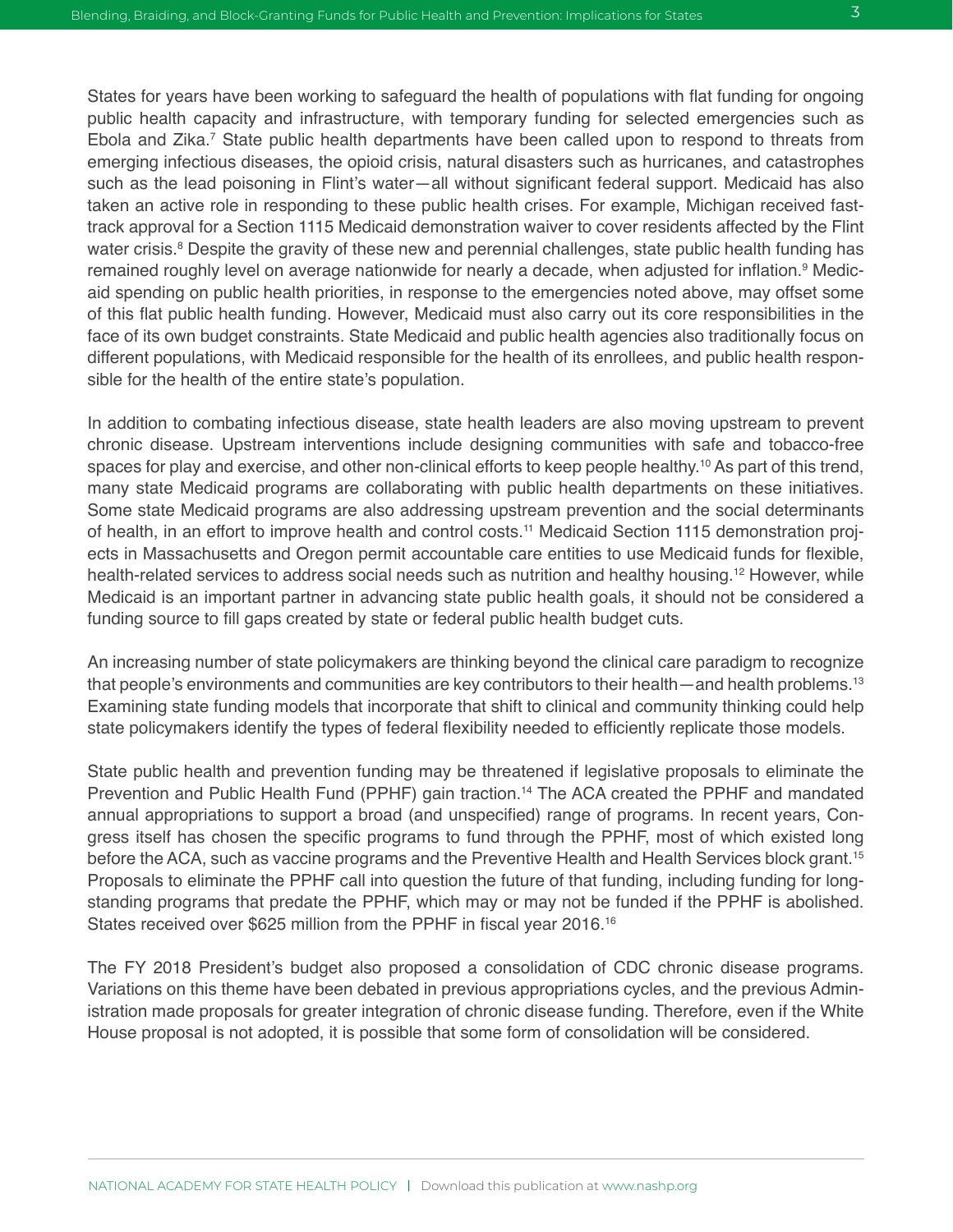Roughly three-quarters of the CDC's budget supports state and local programs, including those funded by PPHF.<sup>17</sup> In addition to these public health cuts, the proposed White House FY 2018 budget would reduce Medicaid spending by \$610 billion over 10 years.<sup>18</sup> The proposed budget would also cut HUD housing assistance<sup>19</sup> and shift some of the cost of the Supplemental Nutrition Assistance Program (SNAP) to states by phasing in a new requirement for states to match part of the program costs.<sup>20</sup> While it is unclear at this time whether Congress will revisit health care legislation, recent proposals to repeal and/or replace ACA have also included significant cuts and changes to Medicaid and public health funding.<sup>21</sup> Significant cuts to public health, Medicaid, and the social safety net would force states to make difficult choices about how to spend the reduced funding.

#### **Approach**

This paper examines historic and existing sources of block-granted and categorical, disease- or condition-specific, federal funding to states in support of public health goals, and how states currently use those funds. It also looks at states' use of Medicaid waiver authorities to support public health goals, and at ways in which public health and Medicaid have worked together. It proposes state responses to possible federal funding scenarios, focusing on potential changes to federal CDC funding. These response scenarios—which are not mutually exclusive and do not represent the full range of possible responses to cuts—highlight the benefits and challenges of each response.

#### **Categorical Imperatives: History of Block Grants and Categorical Funding for Public Health**

Historical changes to public health and health-related funding streams shed light on current budget proposals. One pivotal moment in funding for health and social services programs was the passage of the Reagan administration's 1981 block grant legislation, which affected more than 50 categorical funding streams. The Omnibus Budget Reconciliation Act of 1981 (OBRA) combined those grant programs, as well as three existing block grants, into nine block grants, to be administered by states.<sup>22</sup>

While the block grants were intended to provide states with more funding flexibility, they also reduced the funding available to states (see Figure  $1$ ).<sup>23</sup> Then as now, it made it difficult to assess the block grants on their own merits. According to a 1984 Government Accountability Office (GAO) report, "It was often difficult for individuals to separate the block grants—the funding mechanism—from block grants the budget-cutting mechanism."24

Some of the block grants created by the sweeping 1981 legislation and accompanying budget cuts still exist today, and they could be affected by additional cuts proposed by the current Administration.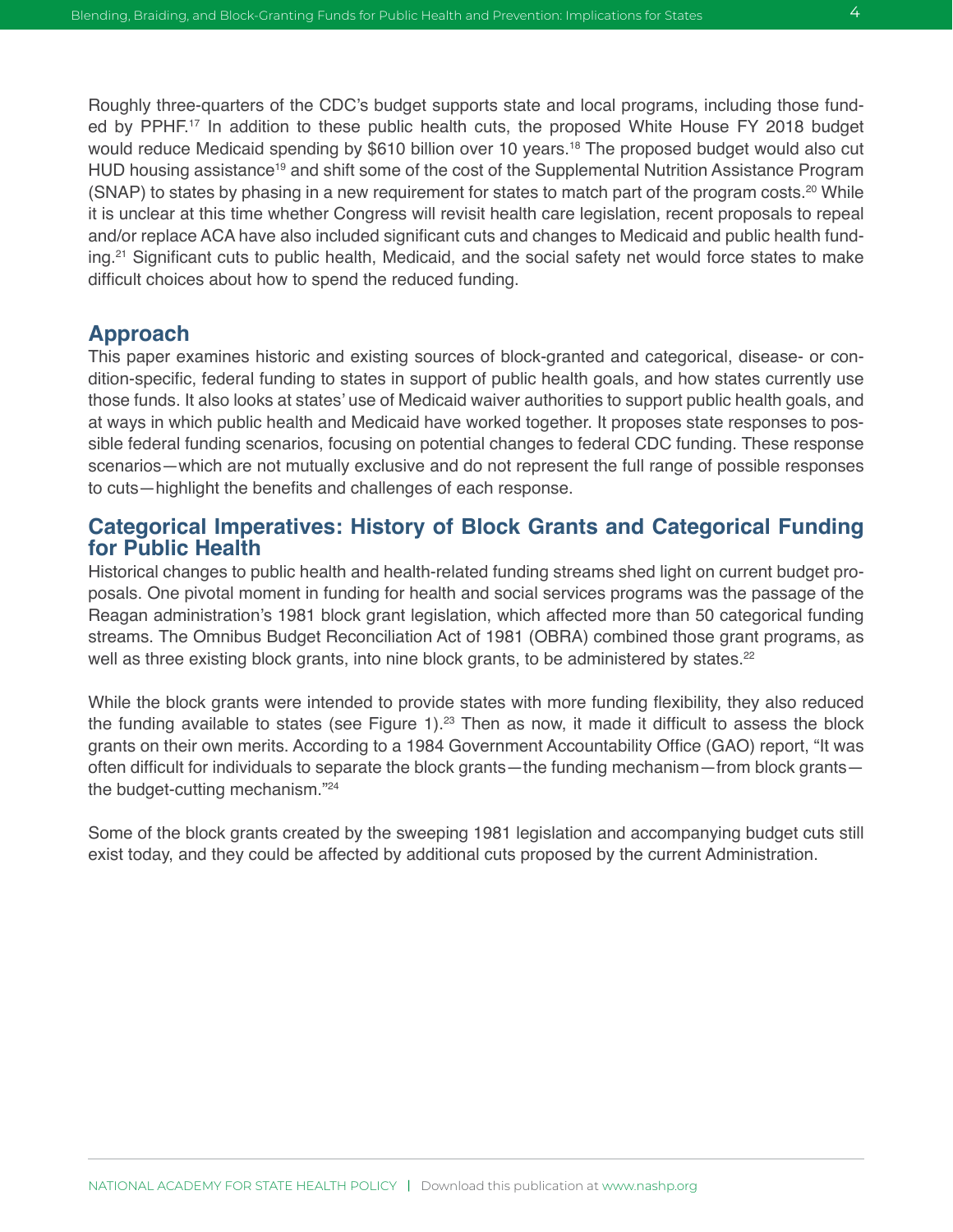| <b>Block</b><br>Grant                                                      | <b>Agency</b>          | <b>Programs Replaced</b>                                                                                                                                                                                                                                                                                                                                                        | <b>Reduction</b><br>in Funding:<br><b>Year One</b><br>(1982),<br><b>Compared</b><br>to Programs<br><b>Replaced</b> | <b>Reduction in</b><br><b>Funding:</b><br>1982-2017† | <b>Flexibility</b>                                                                                                                                      | Can<br><b>States</b><br><b>Transfer</b><br>\$ to Other<br><b>Block</b><br>Grants? |
|----------------------------------------------------------------------------|------------------------|---------------------------------------------------------------------------------------------------------------------------------------------------------------------------------------------------------------------------------------------------------------------------------------------------------------------------------------------------------------------------------|--------------------------------------------------------------------------------------------------------------------|------------------------------------------------------|---------------------------------------------------------------------------------------------------------------------------------------------------------|-----------------------------------------------------------------------------------|
| <b>Preventive</b><br><b>Health and</b><br><b>Health</b><br><b>Services</b> | CDC -<br><b>OSTLTS</b> | - Health incentive grant<br>- Health education and risk reduction<br>- Hypertension<br>- Fluoridation<br>- Emergency medical services<br>- Urban rat control<br>- Home health services <sup>25</sup>                                                                                                                                                                            | $-14.5\%$ *                                                                                                        | $-21%$                                               | Initially<br>required large<br>set-asides<br>requirements,<br>but no longer                                                                             | Yes                                                                               |
| <b>Maternal</b><br>and Child<br><b>Health</b>                              | HRSA-<br><b>MCHB</b>   | - Disabled children's program<br>- Maternal and child health<br>- Lead-based paint poisoning<br>prevention<br>- Sudden infant death syndrome<br>- Adolescent pregnancy prevention<br>- Genetic disease testing and<br>counseling<br>- Hemophilia diagnostic and treatment<br>centers<br>- Disabled children receiving<br>supplemental security income<br>benefits <sup>26</sup> | $-18\%**$                                                                                                          | $-29%$                                               | Contains<br>metrics and<br>set-asides<br>for children<br>with special<br>health care<br>needs, and<br>preventive<br>and primary<br>care for<br>children | No <sup>27</sup>                                                                  |
| <b>Social</b><br><b>Services</b><br><b>Block</b><br>Grant                  | $HHS -$<br><b>ACF</b>  | Title XX programs <sup>28</sup>                                                                                                                                                                                                                                                                                                                                                 | $-20\%***$                                                                                                         | $-73%$                                               | Very flexible                                                                                                                                           | Yes                                                                               |

#### **Figure 1. Selected Block Grants Created in 1981**

\*<http://www.gao.gov/assets/150/141487.pdf>

\*\*<http://www.gao.gov/assets/150/141495.pdf>

\*\*[\\*http://www.gao.gov/assets/230/220911.pdf](http://www.gao.gov/assets/230/220911.pdf)

† Adjusted for inflation. Adjusting for population as well as inflation yields greater percentage change. Source: CBPP, [https://www.cbpp.org/](https://www.cbpp.org/research/federal-budget/block-granting-low-income-programs-leads-to-large-funding-declines-over-time) [research/federal-budget/block-granting-low-income-programs-leads-to-large-funding-declines-over-time](https://www.cbpp.org/research/federal-budget/block-granting-low-income-programs-leads-to-large-funding-declines-over-time)

#### **The Preventive Health and Health Services Block Grant**

In 1981, OBRA merged seven public health grants—a health incentive grant, health education and risk reduction, hypertension, fluoridation, emergency medical services, urban rat control, and home health services—to create the Preventive Health and Health Services block grant (PHHS).<sup>29</sup> The creation and evolution of PHHS sheds light on flexibility and funding issues widely applicable to other block grants.

PHHS did not only combine existing funding streams—it cut them. Initial funding for the grant represented a roughly 14.5 percent reduction in funding for the programs it replaced. Its funding dropped 21 percent between 1982 and 2015, adjusted for inflation.<sup>30</sup> Today, PHHS is a flexible source of funding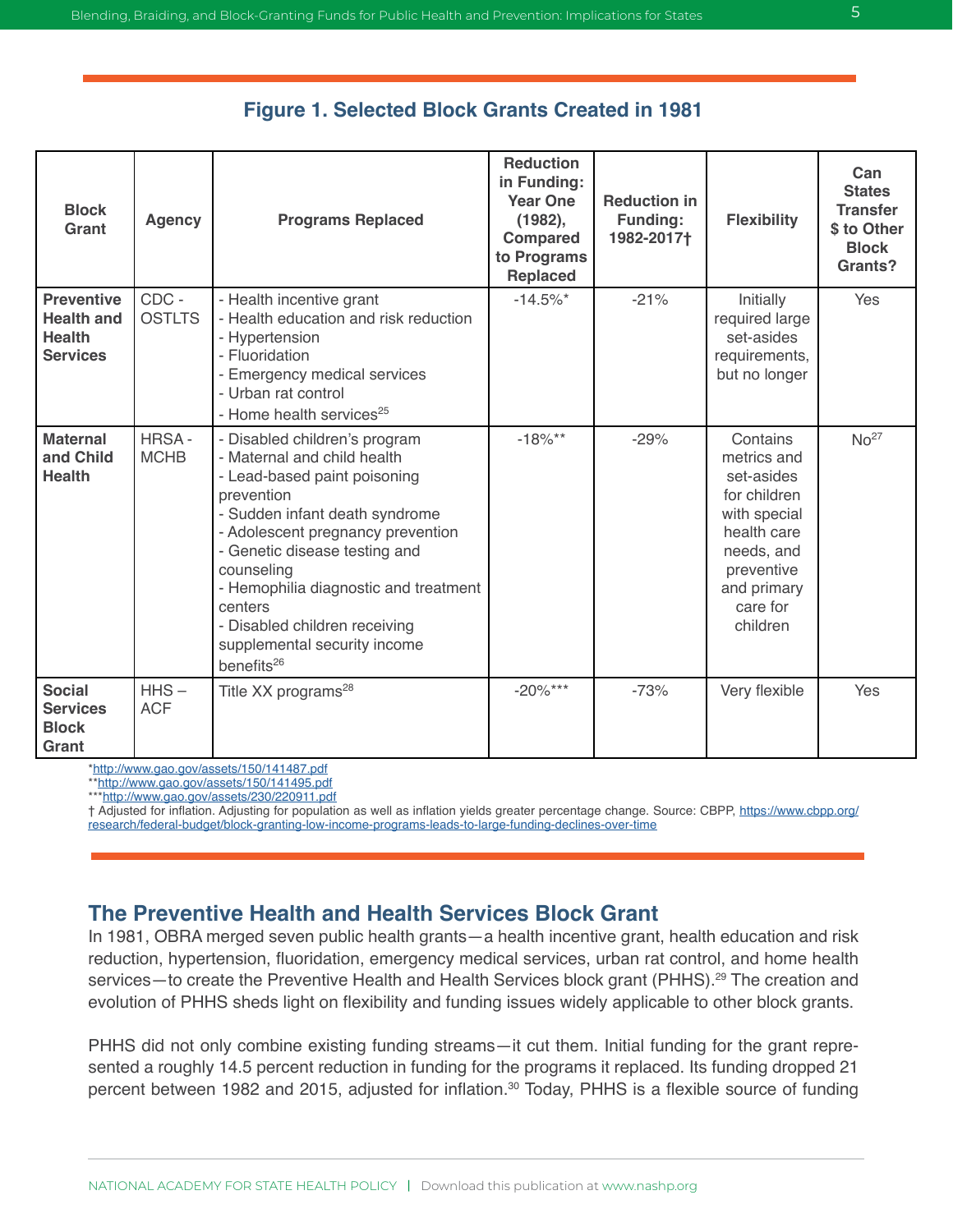PHHS did not entirely abolish requirements to fund specific programs and priorities.<sup>33</sup> For example, it initially set-aside 75 percent of its funding for hypertension programs.<sup>34</sup> However, that set-aside was abolished in 1985, and allocation decisions have since largely been left up to the states, as long as states and localities do not use PHHS to replace state and local funds.<sup>35</sup> Despite this flexibility, federal officials are still able to leverage the funds to advance federal priorities. For example, the 2009 Omnibus Appropriations Act required states receiving PHHS funds to develop a plan for reducing health care-acquired infections, but did not require that funds be used to implement the plan.<sup>36</sup>

The GAO reports that the creation of PHHS relieved some administrative burden for states. In fact, it reports that before this block grant, Texas state officials were required to submit a total of 90 copies of applications for the five categorical programs that had been replaced by the PHHS block grant. Some states also reported that the block grant's relief from administrative requirements, such as reporting requirements and preparing grant applications, allowed their staff to spend more time on program activities.37

With additional flexibility came additional responsibility for states to manage programs funded by PHHS, establish funding priorities, and oversee program administration and results.<sup>38</sup> With the advent of PHHS, states were required to hold public legislative hearings and draft public reports on their proposed use of grant funds. Many states gathered input from the public and interested stakeholders through advisory groups and committees, as well as through public hearings. Governors and state legislators were called upon to play a more active role in making funding decisions under the new block grant structure, with its diminished funding, than they played under the categorical grants.<sup>39</sup> States also were—and remain—responsible for overseeing the service providers and other partners who carry out PHHS-funded activities, and did not necessarily release service providers from administrative burdens in response to their own relief from some federal requirements. In short, PHHS required states to invest resources in actively managing it.

While states were generally satisfied with the flexibility of the block grant approach, the reduced funding levels concerned state officials and other stakeholders. State officials reported that benefit derived from additional flexibility was somewhat counterbalanced by funding cuts, while interest groups generally opposed the block grants because the diminished funding resulted in cuts to services for particular populations or conditions.40

The flexibility that allows states to use PHHS for a wide range of programs and activities also makes it difficult to conduct meaningful state-to-state and year-to-year comparisons of the program's effectiveness.<sup>41</sup> Proposals by multiple administrations to eliminate PHHS<sup>42</sup> have been motivated in part by the difficulty demonstrating its impact and accountability. States, too, may struggle to make the investments necessary to measure the impact of their activities in the absence of rigorous federal reporting requirements, which could undercut their advocacy for sustained PHHS funding.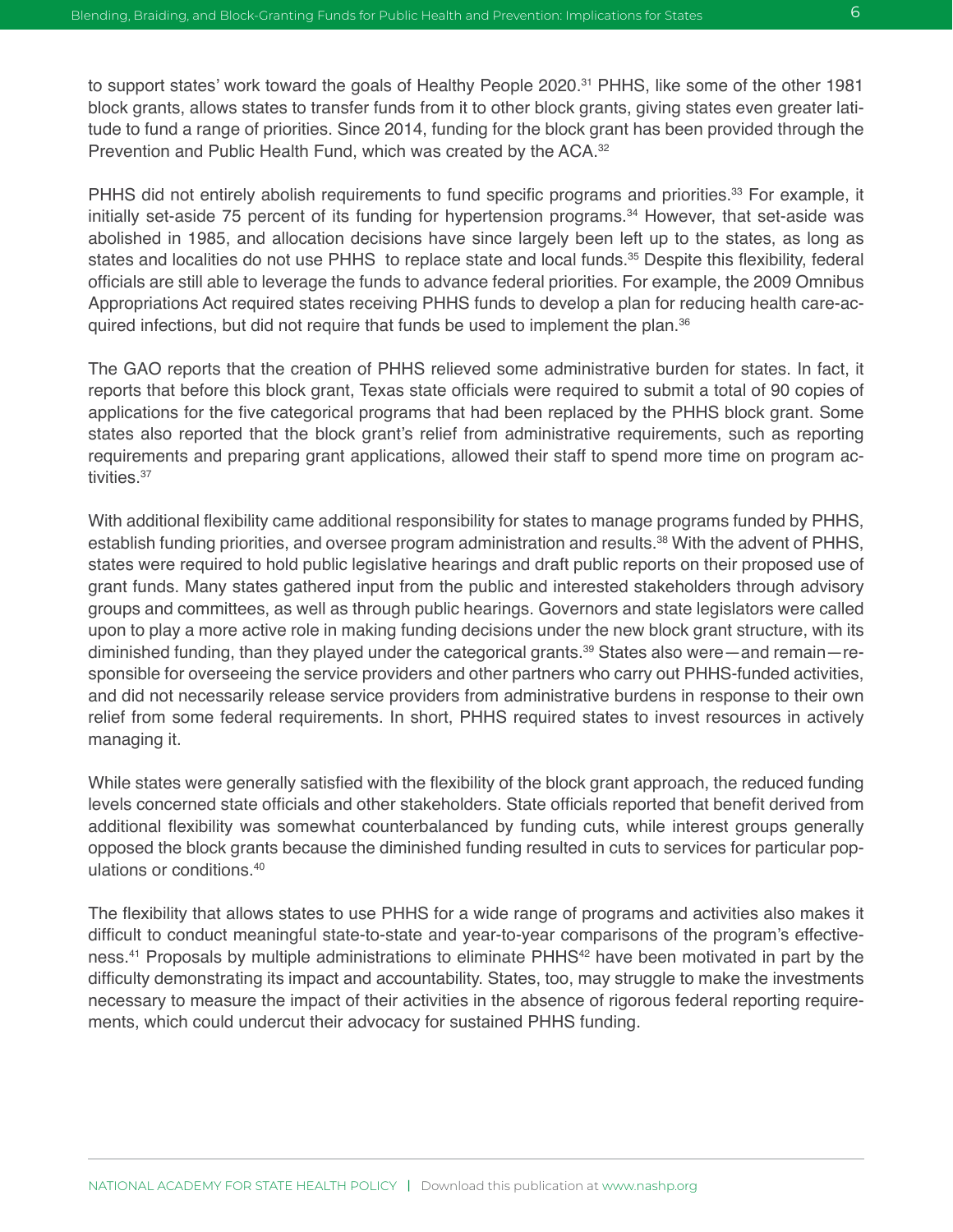#### **Title V Maternal and Child Health Services Block Grant Program**

Like PHHS, OBRA of 1981 created Title V Maternal and Child Health Services block grant program (MCH) by combining eight categorical programs: disabled children's, maternal and child health, leadbased paint poisoning prevention, sudden infant death syndrome, adolescent pregnancy prevention, genetic disease testing and counseling, hemophilia diagnostic and treatment centers, and disabled children receiving supplemental security income benefits.<sup>43</sup> In the first year of MCH, funding decreased by 18 percent compared to the funding for the categorical programs.<sup>44</sup> MCH's funding dropped 29 percent between 1982 and 2015 when adjusted for inflation.<sup>45</sup>

Today, MCH funding is divided into three categories: grants to state health agencies based on the number of children in poverty make up approximately 85 percent of funding, and competitive discretionary grants that address Special Projects of Regional and National Significance and Community Integrated Service Systems make up the rest.<sup>46</sup> States are required to spend 30 percent of their MCH funds on children with special health care needs (CSHCN), and 30 percent on preventive and primary care for children.47 Some advocates suggest the success of MCH may be due to this mix of set-asides and the accompanying spending formula.

#### **Social Services Block Grant**

The Social Services Block Grant (SSBG) grew out of the Title XX block grant, which predated the 1981 OBRA.48 Its funding was reduced by roughly 20 percent in the first year—the largest cut experienced by any of the new 1981 block grants. SSBG provides funding to states to support a range of services and activities aimed at promoting self-sufficiency and preventing abuse of vulnerable populations, including children, the elderly, and people with disabilities. Examples include home-delivered meals, employment services, and support for child care and transportation.<sup>49</sup>

States are empowered to use SSBG funds for a broad range of activities, and may also transfer up to 10 percent of SSBG funds to other programs, such as Temporary Assistance for Needy Families (TANF). This flexibility may have eroded some support for the block grant, as evidenced by efforts to repeal it on the basis that it lacked accountability and duplicated other funding streams.<sup>50</sup> It can be challenging to shore up support for programs if loosened state reporting requirements mean that federal officials are not fully aware of how states are spending their funds. The 2018 White House budget currently proposes to eliminate SSBG.<sup>51</sup>

#### **CDC Chronic Disease Categorical Funding**

In addition to block grants, states also rely on CDC chronic and infectious disease categorical funding to address particular conditions and risk factors, such as tobacco use and different types of cancer. The CDC awards these funds to state programs that address infectious diseases such as influenza, HIV/ AIDS, viral hepatitis, sexually transmitted infections, emerging and animal-borne diseases, and chronic diseases such as heart disease and stroke, diabetes, and different types of cancer.<sup>52</sup>

States also use categorical funding to meet the goals and requirements associated with each funding stream. Many states rely on the categorical funding streams to support staff and programs with the focused expertise necessary to produce the deliverables required by each grant. "We created silos for functional reasons," said one state official. In turn, federal officials acknowledge that many states operate separate programs for conditions such as diabetes and hypertension because of the categorical nature of CDC funding requirements.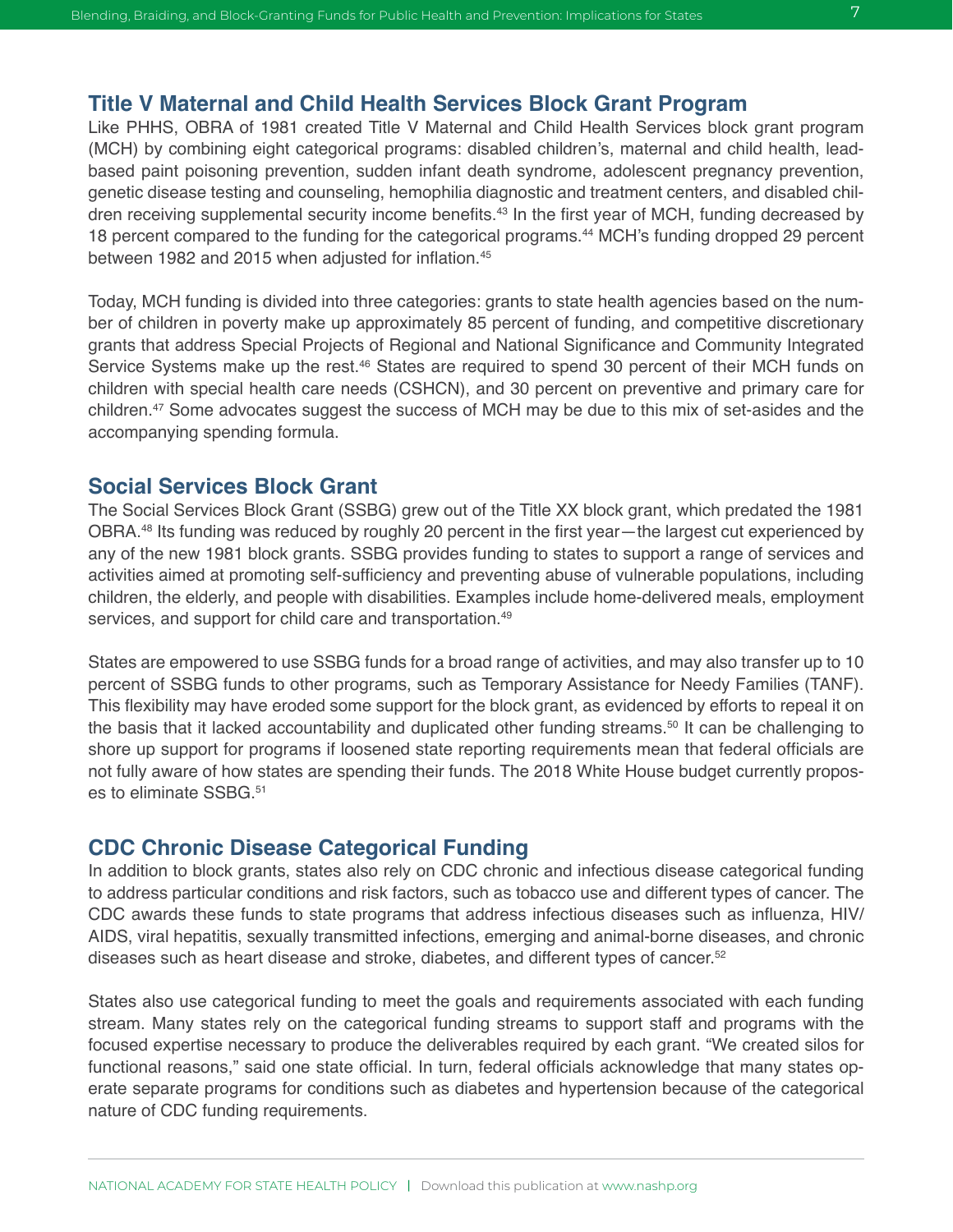In an effort to enhance flexibility available under current funding streams, federal policymakers combined some funding streams to states<sup>53</sup> through CDC programs such as:

- The Coordinated Chronic Disease Prevention program, which advances health promotion and chronic disease prevention.54
- The State Public Health Actions to Prevent and Control Diabetes, Obesity, and Associated Risk Factors, and Promote School Health (DP13-1305) program.<sup>55</sup>
- The WISEWOMAN program, which addresses multiple conditions within one program. It helps participants receive additional preventive services and screenings in conjunction with the National Breast and Cervical Cancer Early Detection program.<sup>56</sup>
- The Cooperative Agreement for Public Health Emergency Preparedness give states latitude to build their public health infrastructure and workforce to strengthen emergency responses. The grant has placed disease detection field staff in 33 states, and supported laboratory infrastructure and other cross-cutting investments. However, states have reported challenges in using the annual discretionary funds to build a stable public health emergency management workforce.<sup>57</sup>

Some recent CDC programs have also encouraged state and local coordination at the community level:

- Funded through PPHF, Community Transformation Grants helped states, community organizations, and local governments implement programs that address chronic diseases at the community level.<sup>58</sup> From 2011 to 2014, the grant supported cross-condition health and wellness strategies such as increasing physical activity and healthy eating.<sup>59</sup>
- The Healthy Communities Program similarly addressed physical activity, nutrition, and tobacco use before it ended in 2012.<sup>60</sup>
- Through the ongoing Racial and Ethnic Approaches to Community Health program, CDC funds state and local health departments and community organizations to reduce health disparities across a range of conditions.<sup>61</sup>

Some state leaders are fashioning their own flexible solutions while working within the defined parameters of CDC's categorical funding streams. For example, Scenario Two describes Oregon's silo-cracking public health transformation.

#### **Temporary Aid to Needy Families (TANF)**

When states have broad discretion to use block grant funds as they choose, they do not always use them for the purposes Congress intended. One example of that is the TANF program. After the federal government eliminated the Aid to Families with Dependent Children cash assistance program in 1996 and replaced it with the TANF block grant, the percentage of TANF funds states spent on cash assistance to needy families fell from 77 percent in 1997 to 36 percent in 2011. Nearly 4 million families per month received cash assistance in 1997; only 1.4 million families received it in 2014.62 Federal flexibility allows states to spend TANF funds on things other than cash assistance, or save them.<sup>63</sup>

State officials recognize the need to ensure that a new public health block grant would not follow TANF's example and be used for other purposes. "I understand the need to make funding categorical, and not use diabetes funding to pave roads," said one state official.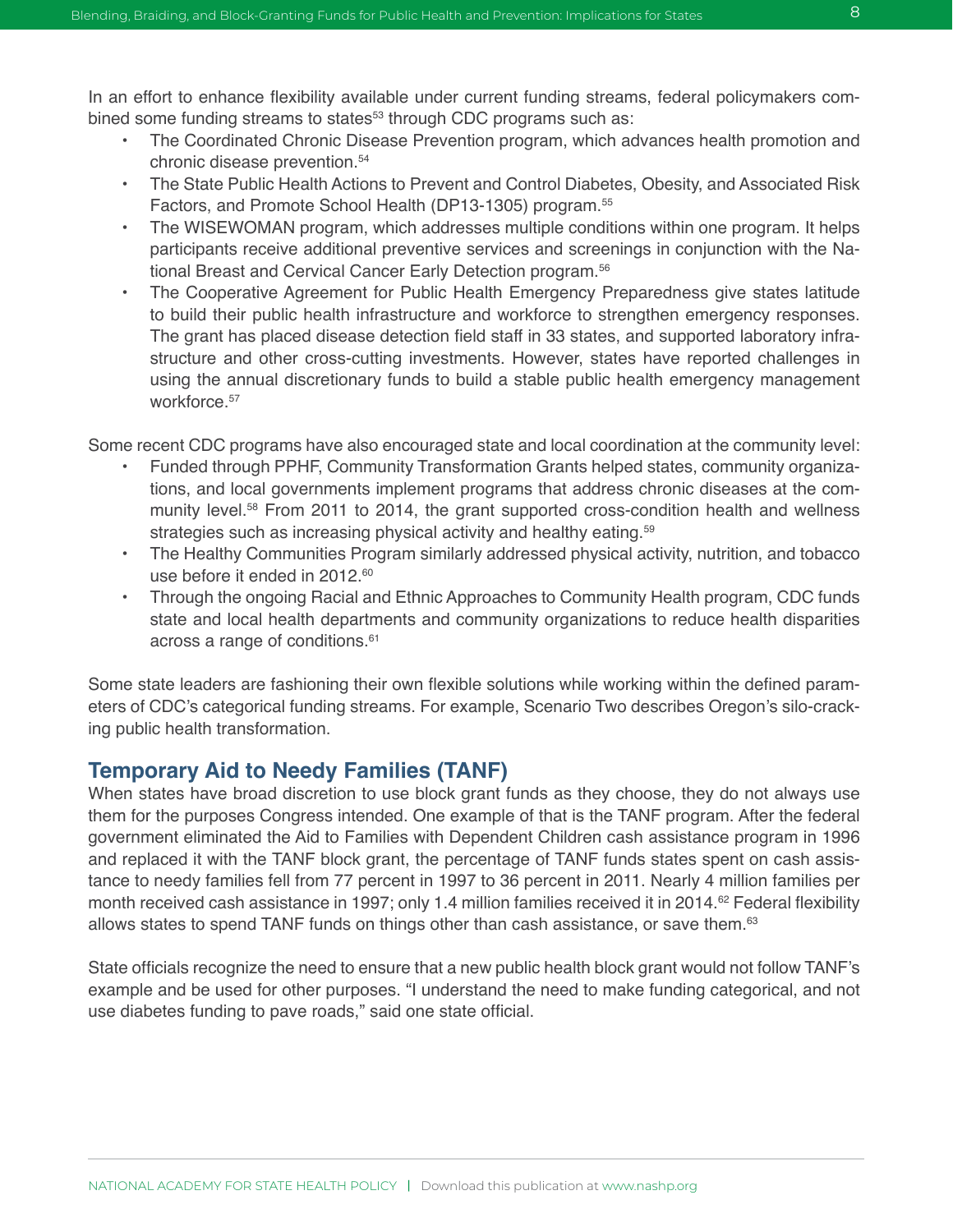## **Medicaid**

Roughly one in five people in the United States—69 million individuals—are covered by Medicaid, a program designed to cover low-income people including children, senior citizens, pregnant women, some adults, and people with disabilities.<sup>64</sup> States have latitude in determining the eligibility standards for their Medicaid programs within broad federal guidelines. For example, some states cover pregnant women whose incomes are above 300 percent of the federal poverty level (FPL), while other states only cover pregnant women with incomes at or below 133 percent FPL.65

The ACA as written required states to expand Medicaid eligibility to single, non-elderly adults up to 133 percent of the federal poverty level, and provided increased federal funding to support this expansion.<sup>66</sup> The Supreme Court decision in the *National Federation of Independent Business v. Sebelius* effectively rendered the Medicaid expansion optional for states.<sup>67</sup> People who qualify for Medicaid under their state's eligibility requirements are entitled to guaranteed coverage, whether or not they live in a state that expanded Medicaid.<sup>68</sup> The fact that Medicaid is quaranteed to those eligible sets it apart from non-entitlement programs, such as affordable housing programs that serve less than one-third of eligible recipients.<sup>69</sup>

Medicaid is a partnership between states and the federal government, with both parties bearing a portion of the program's cost. Currently, the federal government pays from 50 to 75 percent of states' Medicaid expenses, with wealthier states generally receiving lower levels of federal support, known as the Federal Medical Assistance Percentage (FMAP).<sup>70</sup> State FMAPs are adjusted based on economic changes, particularly per-capita incomes over a three-year period.71 In return for the federal funds, state Medicaid programs must follow federal requirements to cover certain populations and provide them with certain services.

#### **Existing Flexibilities**

Within these federal requirements, states currently have the flexibility to tailor their Medicaid programs. States can use Medicaid State Plan Amendments to make a range of permanent changes to their programs and waive some federal requirements. States can also use several different waiver authorities to, for example, provide long-term care services in home and community-based settings rather than in institutions. Section 1115 demonstration projects permit states to evaluate the effectiveness of a wide range of modifications to Medicaid eligibility requirements, benefit packages, and or service delivery methods.<sup>72</sup> States can also structure their benefits according to an alternative benefit plan (ABP), which allows them to provide different benefits to different subgroups, within federal parameters.<sup>73</sup> The waivers and demonstration authorities are generally time-limited, and place some boundaries on how much flexibility they allow.74

At least seven states that chose to accept federal funding to expand Medicaid eligibility did so through the Section 1115 demonstration waiver process.<sup>75</sup> Some states are also seeking to impose work requirements, require premium contributions, or place other conditions on their Medicaid recipients through the waiver process. CMS, which reviews states' Section 1115 demonstration project requests, has signaled its support for these conditions, whereas the previous Administration refused state requests to predicate Medicaid enrollment on work requirements.<sup>76</sup>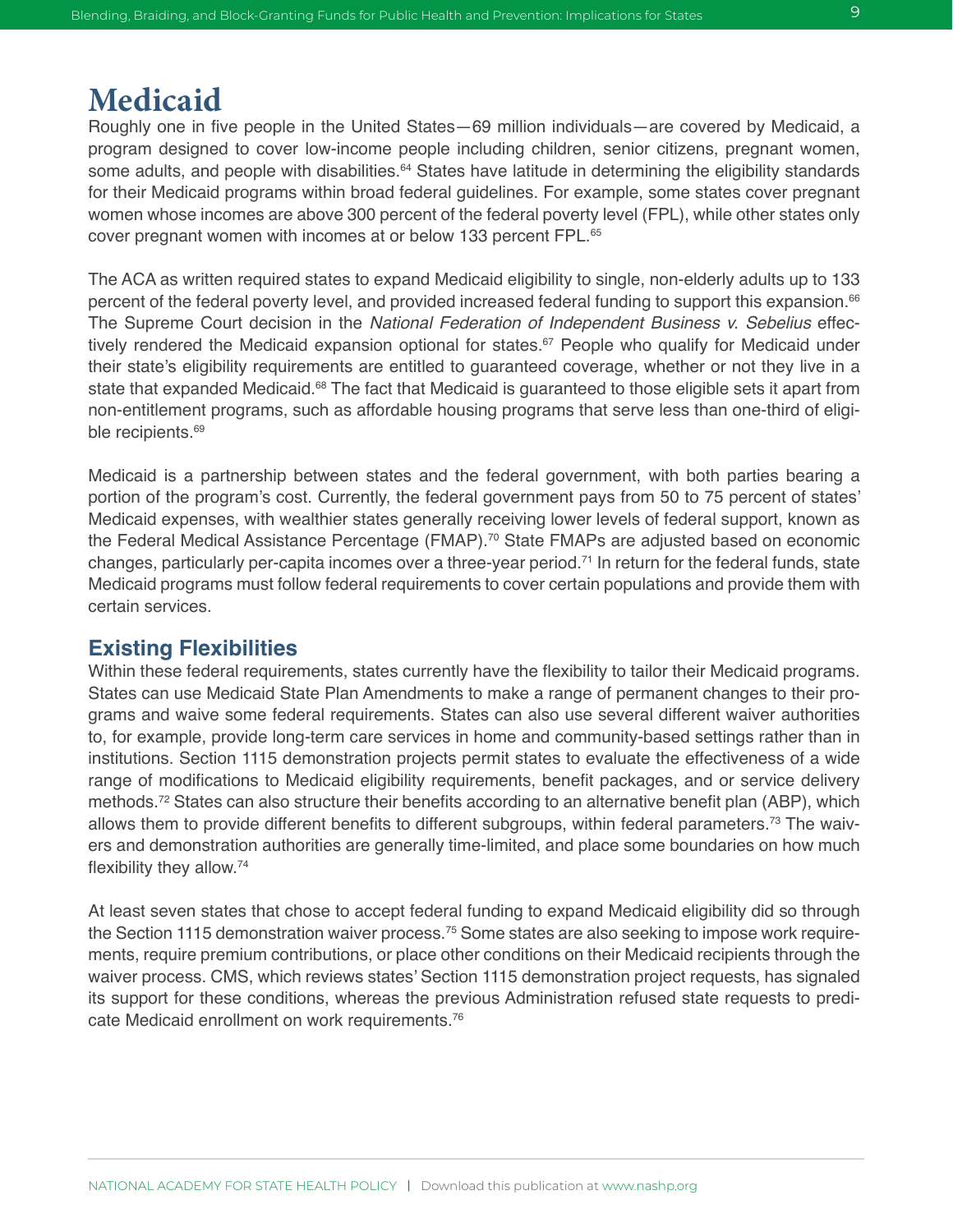#### **Medicaid and Federal Health Reform**

Recently proposed federal legislation would change Medicaid from an entitlement program, which guarantees coverage to anyone who qualifies, to a program with limited financing. Both the American Health Care Act<sup>77</sup> passed by the House of Representatives and the Senate's proposed Better Care Reconciliation Act<sup>78</sup> would have instituted a per-capita limit on spending for Medicaid beneficiaries. Both bills would also have allowed states to finance their Medicaid programs through a block grant, with increased state flexibility accompanying the diminished funding. Although neither bill nor financing model passed, revamping Medicaid financing using these approaches remains a priority for some lawmakers.<sup>79</sup>

**Per-capita caps**: The proposed legislation would have established a maximum federal funding limit for state Medicaid programs. The spending limit would generally be based on the number of people enrolled in each state's Medicaid program during a base year, and would be indexed in subsequent years. If a state exceeded this maximum limit—its per-capita cap—its Medicaid allocation would be reduced in the subsequent year. Certain groups and expenditures would be excluded from the per-capita cap funding formula.<sup>80</sup>

**Block grants**: Providing Medicaid funding to states through block grants would also change Medicaid from a program that must provide certain services to everyone who is eligible, to one supported by a fixed pool of funds. Under a block grant, states would have considerable flexibility to decide which services and populations to cover, and what sorts of cost-sharing, work requirements, or other conditions to impose within loose federal guidelines. Because these new funding mechanisms would reduce the amount of federal Medicaid funds provided to most states, the Congressional Budget Office expects states will respond by restricting Medicaid eligibility, eliminating some covered services, or both.<sup>81</sup>

## **Four Types of State Responses to Federal Funding Cuts**

Current federal proposals could reduce the current constellation of block grants and categorical funding sources to fewer, and potentially smaller, block grants in exchange for greater administrative flexibility. States may respond by keeping their operations status quo, albeit on a smaller scale. Alternatively, the federal changes may spur greater inter- and intra-agency alignment, as state leaders could use flexible funding to break down categorical silos and maximize efficiencies in administration. The four scenarios below represent a range of responses and are designed to help state policymakers craft their own strategic responses.

While the scenarios appear to represent a continuum of approaches, from more siloed to less, the situation on the ground may not be so clear or linear. One policymaker noted that states' responses to federal changes are not necessarily either/or reactions. For instance, some states currently work across sectors on some programs and initiatives but not others. Similarly, cities and counties may combine public health funding streams in innovative ways, while the state maintains disease-specific programs. The degree of difficulty and change inherent in each of the four scenarios may also not follow a straightline trajectory.

The below four scenarios highlight the pros and cons of hypothetical state responses, designed to help state officials consider responses to changing federal funding for public and population health. The first three scenarios respond to this fictional funding situation: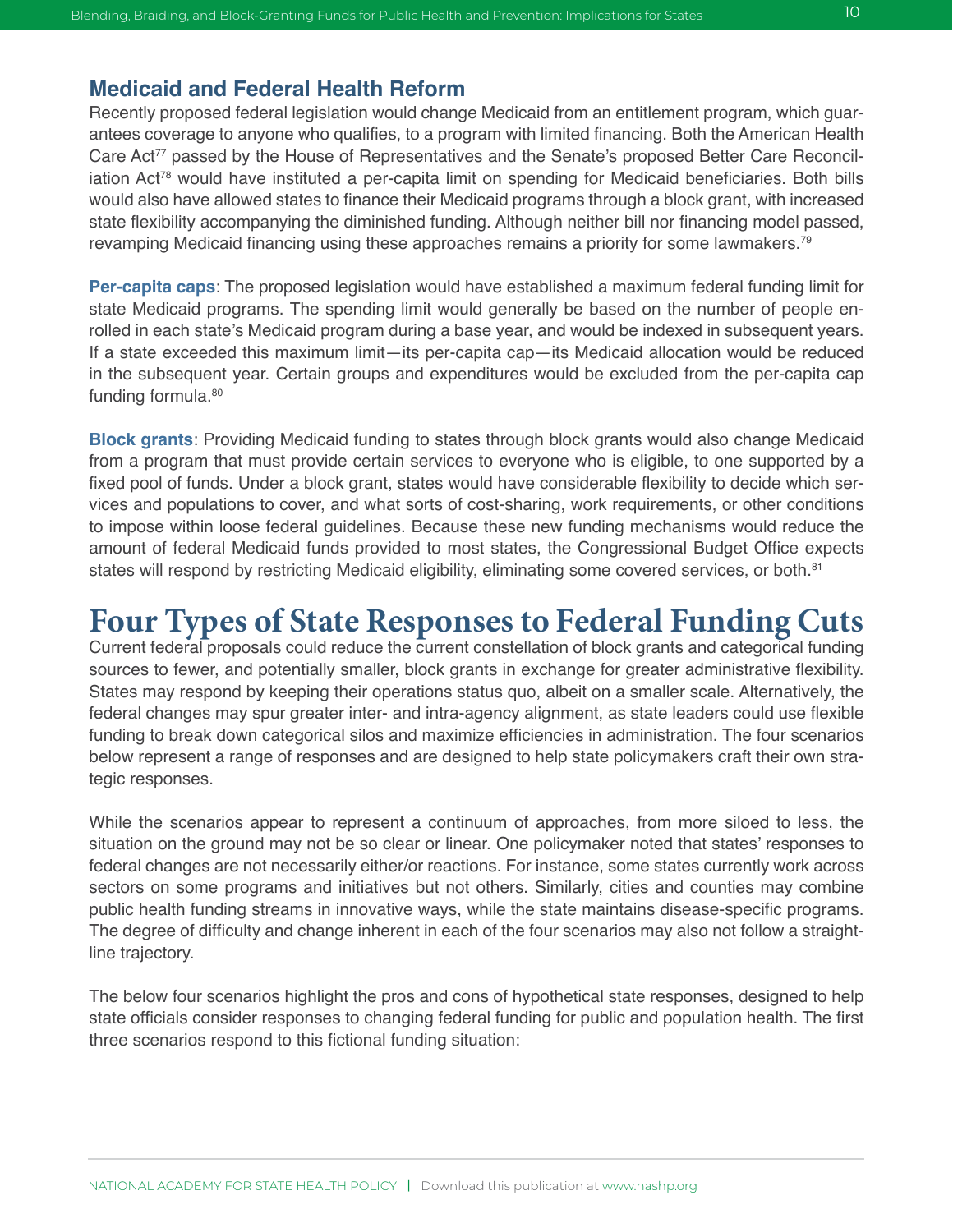A new block grant, such as the Administration's FY 2018 America's Health Block Grant proposal, has *replaced existing public health block grants and many CDC categorical formula grants. States now*  have greater flexibility to apply federal public health dollars to their state-specific needs. However, net public health funding to states is cut significantly. This would be the latest in a lengthy series of state *public health funding cuts.*<sup>82</sup>

| <b>Scenario</b> |                                                                                                                                | <b>Benefits</b>                                                                                                                                                                                                                                             | <b>Challenges</b>                                                                                                                                                                                                                                                                                                                               |  |  |
|-----------------|--------------------------------------------------------------------------------------------------------------------------------|-------------------------------------------------------------------------------------------------------------------------------------------------------------------------------------------------------------------------------------------------------------|-------------------------------------------------------------------------------------------------------------------------------------------------------------------------------------------------------------------------------------------------------------------------------------------------------------------------------------------------|--|--|
| 1               | Status Quo: A state<br>maintains its health<br>department's structure,<br>but scales back in<br>response to budget cuts        | It's easier in the short run<br>because no state agency<br>reorganization or realignment<br>is required                                                                                                                                                     | - Sustaining operations that meet<br>department goals is challenging<br>- State officials do not leverage their<br>increased flexibility to compensate for<br>reduced funding                                                                                                                                                                   |  |  |
| $\overline{2}$  | Department-Wide<br>Change: A state breaks<br>down disease- or<br>program-specific silos<br>within a department                 | - There is an opportunity to<br>maximize synergy between<br>programs, reassign staff more<br>efficiently<br>- Decision-makers share<br>health department priorities<br>- Reduced reporting burden<br>and administrative support for<br>categorical programs | - Time and resources are needed to<br>reorganize, transition staff, and maintain an<br>integrated infrastructure<br>- Risk losing focused expertise<br>- Increased flexibility may not compensate<br>for reduced funding                                                                                                                        |  |  |
| 3               | Cross-Sector<br>Integration: A state<br>breaks down silos<br>across departments and<br>sectors                                 | - There is an opportunity to<br>leverage a range of state<br>resources and expertise to<br>improve health and upstream<br>prevention<br>- Greater flexibility allows for<br>innovation and a reduced<br>reporting burden                                    | - Complex models require dynamic<br>governance and cross-sector leadership<br>- Potential for unintended consequences<br>- Intensive advocacy and lobbying may<br>accompany the allocation and prioritization<br>of funds<br>- Potential for "turf battles" among agencies<br>- Increased flexibility may not compensate<br>for reduced funding |  |  |
| $\overline{4}$  | No Federal Change:<br>A state uses existing<br>waivers and policy<br>levers to braid, blend,<br>and realign funding<br>streams | - A state uses existing policy<br>levers without relying on new<br>federal action                                                                                                                                                                           | - Siloed federal funding makes cross-<br>agency work challenging<br>- Using existing Medicaid waiver authority<br>can be burdensome for states, and waiver<br>approval can take years                                                                                                                                                           |  |  |

#### **Figure 2. Four Scenarios: Benefits and Challenges**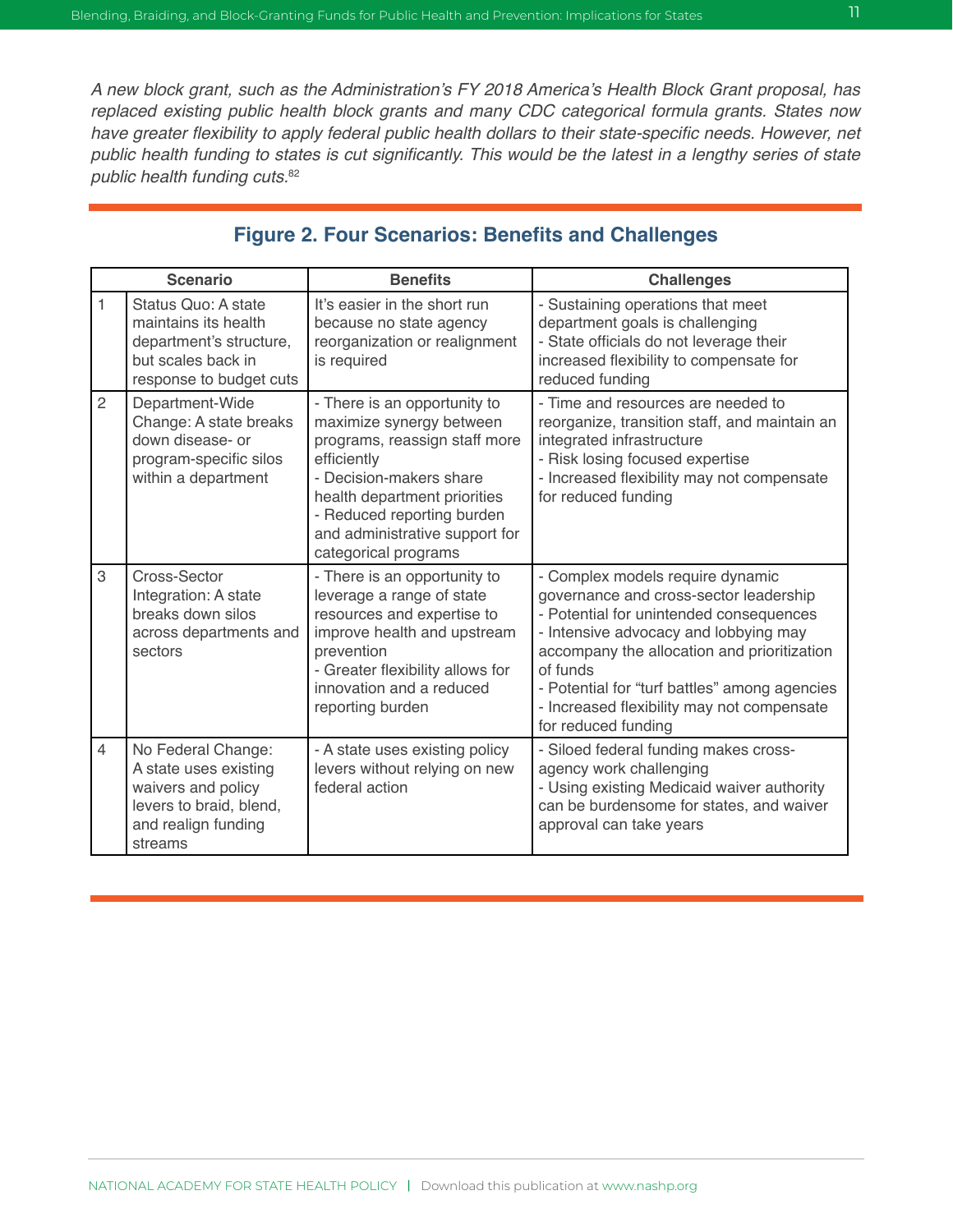#### **Scenario 1: A State Maintains the Status Quo**

A state's health department continues its work and programs as usual. However, it lays off some staff in response to budget cuts, and leaves some vacant positions unfilled. These losses are spread fairly *evenly across programs, and the surviving staff try valiantly to maintain the same level of service and productivity that existed before the budget cuts. As federal funds dwindle, staff and resources are*  spread so thin that it becomes difficult to achieve desired outcomes in any program area. Legislators and stakeholders point to the ineffectiveness of the resource-starved department as justification for *further cuts. Public and population health suffers.* 

As described above, some states try to keep their public health programs as close to status quo as possible in the face of budget cuts by absorbing cuts evenly. Under this scenario, states continue to operate separate chronic disease programs, environmental health activities, infectious disease investigation and surveillance departments, and other functions as best as they can with reduced funding. Alternatively, states could prioritize some programs and cut others. This approach requires states to make difficult choices about whether to invest in conditions and outcomes that affect the greatest number of people, those that demonstrate the greatest disparities between populations, or those expected to respond most robustly to increased investment.

Past experience shows that significant reductions in federal funding, as suggested in this scenario, eventually result in states discontinuing or scaling back public health programs due to lack of funds.<sup>83</sup> State and local health departments would likely shed staff through attrition, layoffs, or unpaid furloughs, as happened in the aftermath of the 2008 recession. Nearly 20 percent of state and local health department jobs nationwide were lost between 2008 and 2014, and more than 40 percent of state health departments cut programs addressing chronic diseases, HIV/AIDS, sexually transmitted infections, and family health and nutrition during that time period.<sup>84</sup>

When their diminished resources are overwhelmed, states may lean more heavily on federal assistance to respond to emergencies, such as natural disasters or emerging infectious disease outbreaks. Some states already rely on Congressional appropriations to bolster Zika preparedness and response.<sup>85</sup> States' ability to rely on this emergency funding would depend on the amount of federal funds available through the proposed Emergency Response Fund<sup>86</sup> or other funding vehicles. As noted above, Medicaid has also come to states' assistance during public health crises. Its ability to do so in the future may be compromised by the White House budget proposal to cut Medicaid by \$610 billion over 10 years.<sup>87</sup> If Medicaid funding is reduced and allocated through block grants, states might be able to use some enhanced administrative flexibility to align Medicaid funding more closely with the needs of the diminished public health programs.

#### Benefits, Challenges, and Considerations

States that attempt to maintain the status quo across departments and programs in the face of profound changes to federal Medicaid and public health funding face a host of challenges.

- Maintaining the status quo sidesteps the need for organizational restructuring and the upheaval that often ensues. However, diminished funding will nevertheless force leaders to make difficult decisions about which programs to prioritize and sustain. In the meantime, staff and infrastructure are likely to be overwhelmed and stretched past capacity.
	- "Trying to stay status quo with reduced funding leads to disaster," noted one state official.
- Continuity avoids fracturing coalitions of public health advocates, who may have invested considerable resources into building relationships and expertise.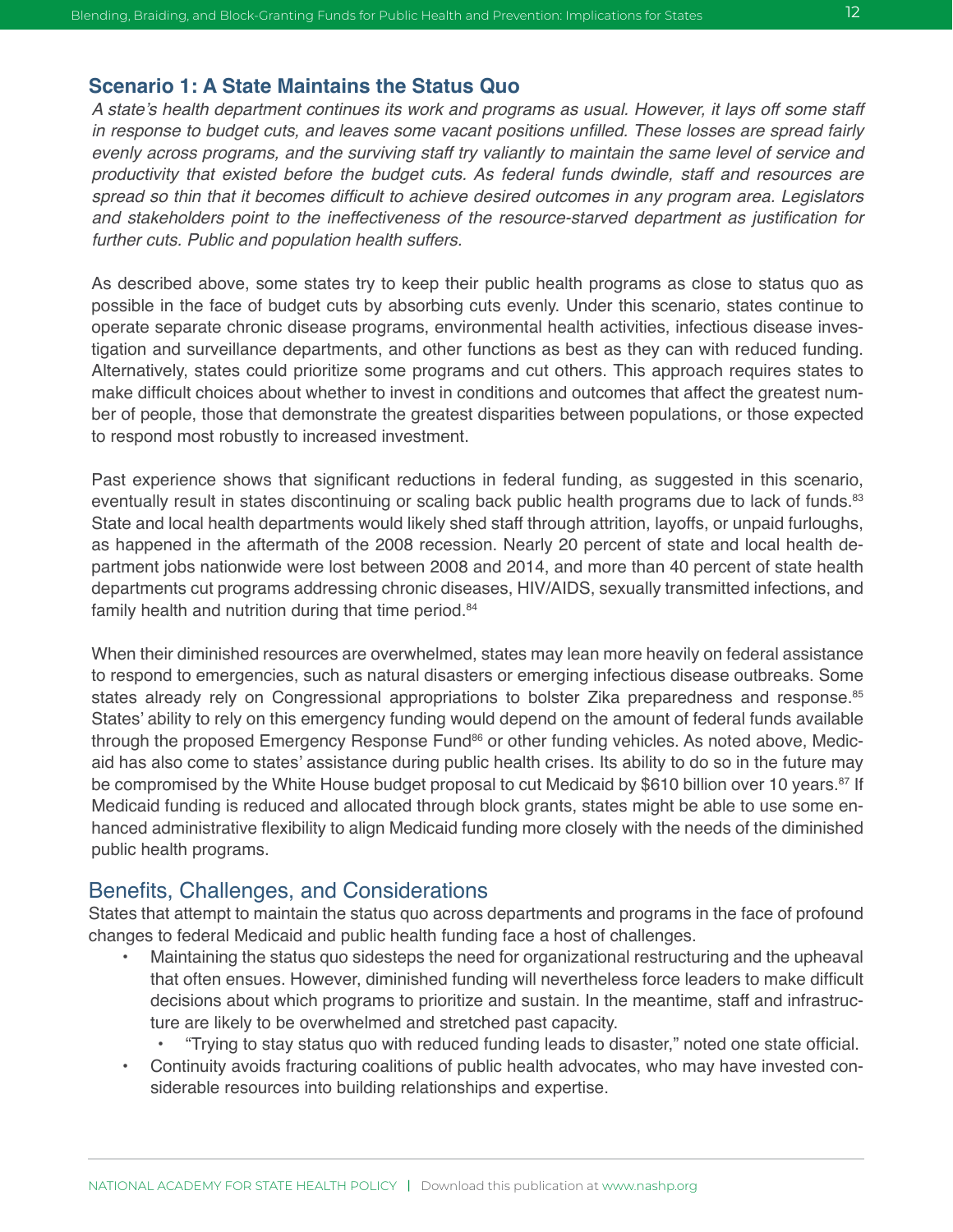- Maintaining even reduced categorical programs leaves a framework in place that can be rebuilt if the fiscal environment changes.
- States may have to choose whether to use their own funding to maintain programs and services previously supported by categorical funding.
	- After the creation of the 1981 block grants, some states were initially able to use carried-over funds from the recently defunct categorical funding streams to smooth the transition to the block grant. Once those carried-over funds dried up, some states used their own funds to make up for the shortfall.<sup>88</sup>
- What can policymakers learn from states' experiences with funding cuts in the aftermath of the 1981 block grants and the Great Recession?
- Could state leaders take a hybrid approach by maintaining the status quo in some programs or divisions, but also making some agency-wide structural changes in others? If so, how would they make decisions while navigating the competing priorities of providers, constituency groups, advocates, and other stakeholders?

#### **Scenario 2: Department-Wide Change**

*With support from executive leadership, a state health department decides to invest time and resources to reorganize. After spending a year speaking with stakeholders, reviewing funding sources and*  accountability requirements, and identifying department-wide goals and priorities, the department rolls *out its plan. Some programs and functions are cut or transferred to community partners. Remaining programs are integrated, with a focus on aligning initiatives, metrics, and data collection. Some staff leave,*  and those who stay take time to adapt to their new roles. Eventually, after the planning and adjustment *period, the department ramps up its new integrated programs and is on track for measurable success.*  The new block grants reduce staff time spent on reporting and administration, but it is not clear whether *that time saved compensates for the overall loss of funding.*

As suggested above, some states braid, blend, and/or align funding streams to maximize available resources in support of public health priorities. In this scenario, states identify areas where their health department's work was previously siloed by separate federal funding streams—such as condition-specific chronic disease programs, or, if flexibility extended beyond existing proposals for chronic disease programs, separate state programs for HIV and viral hepatitis<sup>89</sup>—and make strategic decisions to combine and/or more closely align their work in those areas. States also look for other efficiencies by coordinating and possibly braiding funds across programs within a state's public health department. Oregon's example is a model for states considering this approach.

**Oregon**. Between 2008 and 2012, the Oregon Health Authority's Public Health Division reorganized its siloed Health Promotion and Chronic Disease Prevention Section into a more integrated model. The goal was to integrate programs funded by **more than 20 categorical grants** to better address the factors underlying a range of chronic diseases. It also sought to ensure that staff and partners worked collaboratively toward that common mission.90

Oregon did not require a waiver from federal officials in order to braid together its categorical funding. Instead, officials aligned their grant objectives before submitting applications. As a result, they were able to bring together more than 20 different categorical funding streams to support their integrated model.<sup>91</sup> While this approach did not require a federal waiver, it also did not reduce Oregon's reporting burden. State officials had to show federal funders that they were meeting the expectations of the categorical programs while simultaneously proving to federal leaders that their new strategy was moving toward systemic change in the state.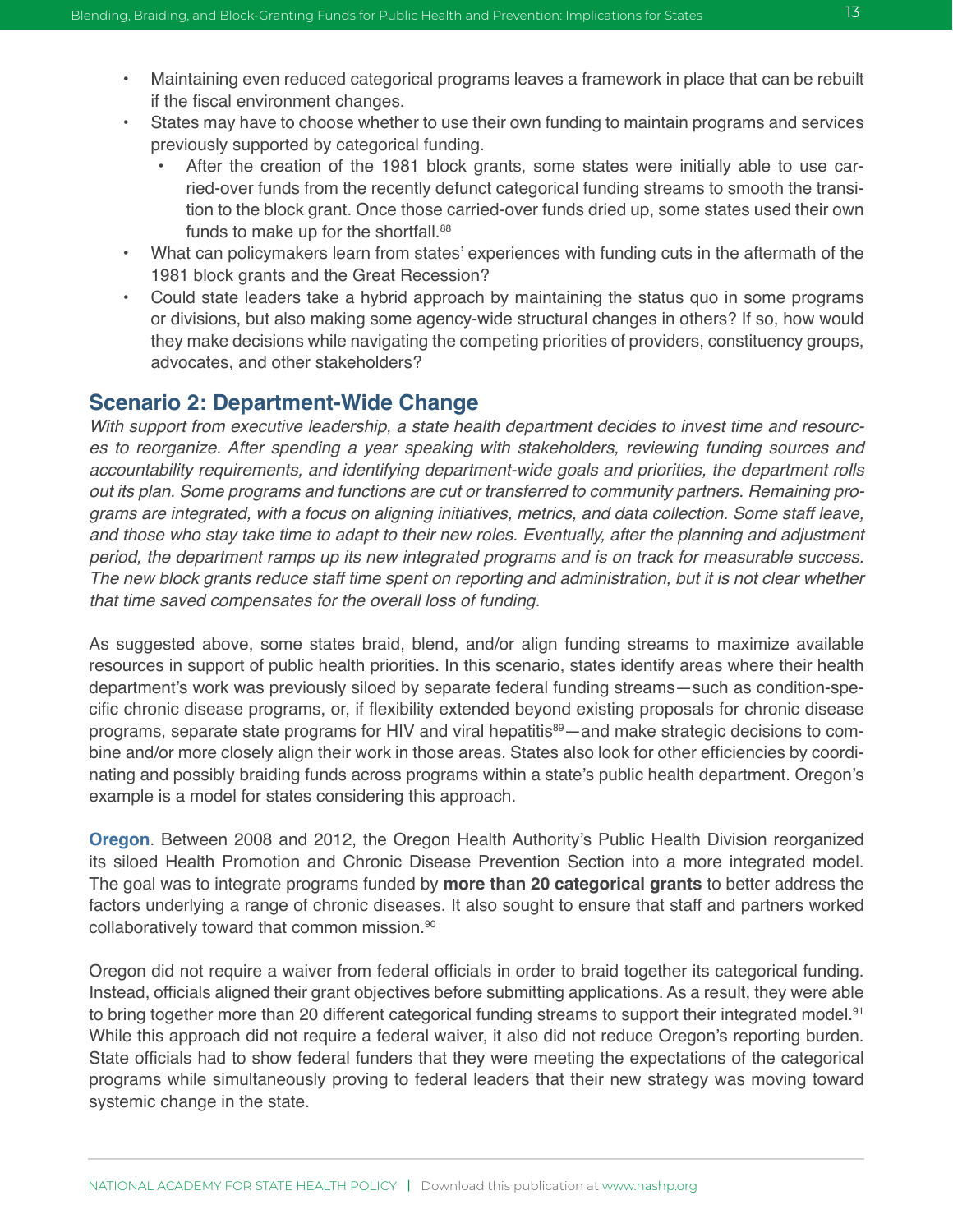by disease condition or topic area as had been done previously. As a result, their tobacco staff person could be simultaneously working on cancer objectives, or vice versa. Instead of having staff funded by categorical tobacco and cancer grants each analyzing data from the Behavioral Risk Factor Surveillance System (BRFSS) separately for use in their respective programs, dedicated staff perform one BRFSS analysis and share it across the department.

#### Benefits, Challenges, and Considerations

States working to break down silos within a public health agency in order to more efficiently and effectively meet their goals face a number of challenges and opportunities. States integrating public health silos in response to federal funding cuts will face even greater challenges, coupled, perhaps, with a greater sense of urgency.

- One benefit to breaking down silos within a public health agency, as opposed to across agencies, is that the agency's staff share a mission and focus. This means that decisions about the use of newly braided or blended funding still reside within the public health agency and will be made by leaders who generally share the agency's goals, instead of by others who may have competing priorities.
	- Even within the department, leadership must establish priorities in order to decide how the reduced funds are allocated.
- Enhanced flexibility within state Medicaid programs, such as through the Section 1115 demonstration waiver process, could enhance synergies between Medicaid and public health agencies. For example, Oregon's renewed Medicaid Section 1115 demonstration project waiver holds the state's Medicaid coordinated care organizations (CCOs) accountable for a range of improvements in focus areas, one of which involves coordinating public health services and other resources to address chronic diseases within a specific geographic area.<sup>92</sup>
- Integrating categorical programs requires staff time to establish effective infrastructure for collaboration.
	- Establishing and transitioning to a new model also occupies time and resources that could otherwise have been spent on programs.
	- Staff may have difficulty transitioning to the model, especially if they have not had meaningful involvement in planning and implementation.
	- Departments risk losing valuable, condition-specific staff expertise cultivated by categorical grant-funded programs.

### **Scenario 3: Cross-Sector Integration**

*After working for years with private philanthropy groups and state Medicaid, housing, and education*  agencies, the state's public health agency asks federal officials for permission to pool its newly block -granted—and reduced—federal public health funds with federal funds that support the state's housing authority or education department. Those pooled funds would be used to address upstream prevention such as tobacco-free housing for homeless children with asthma or diabetes and their families, with *access to safe recreational spaces and healthy food choices.* 

To administer the pooled funds at the state level, executive staff would create a governance structure *composed of leadership from all the state agencies involved and task them with establishing shared goals and priorities for the funds. State staff from those agencies would be required to work together on shared terminology, eligibility requirements, and data and reporting systems. For the pool to be successful, all constituencies and their advocates need to support the shared goals and believe that their*  interests were served. This may be challenging to accomplish with the reduced levels of federal funding.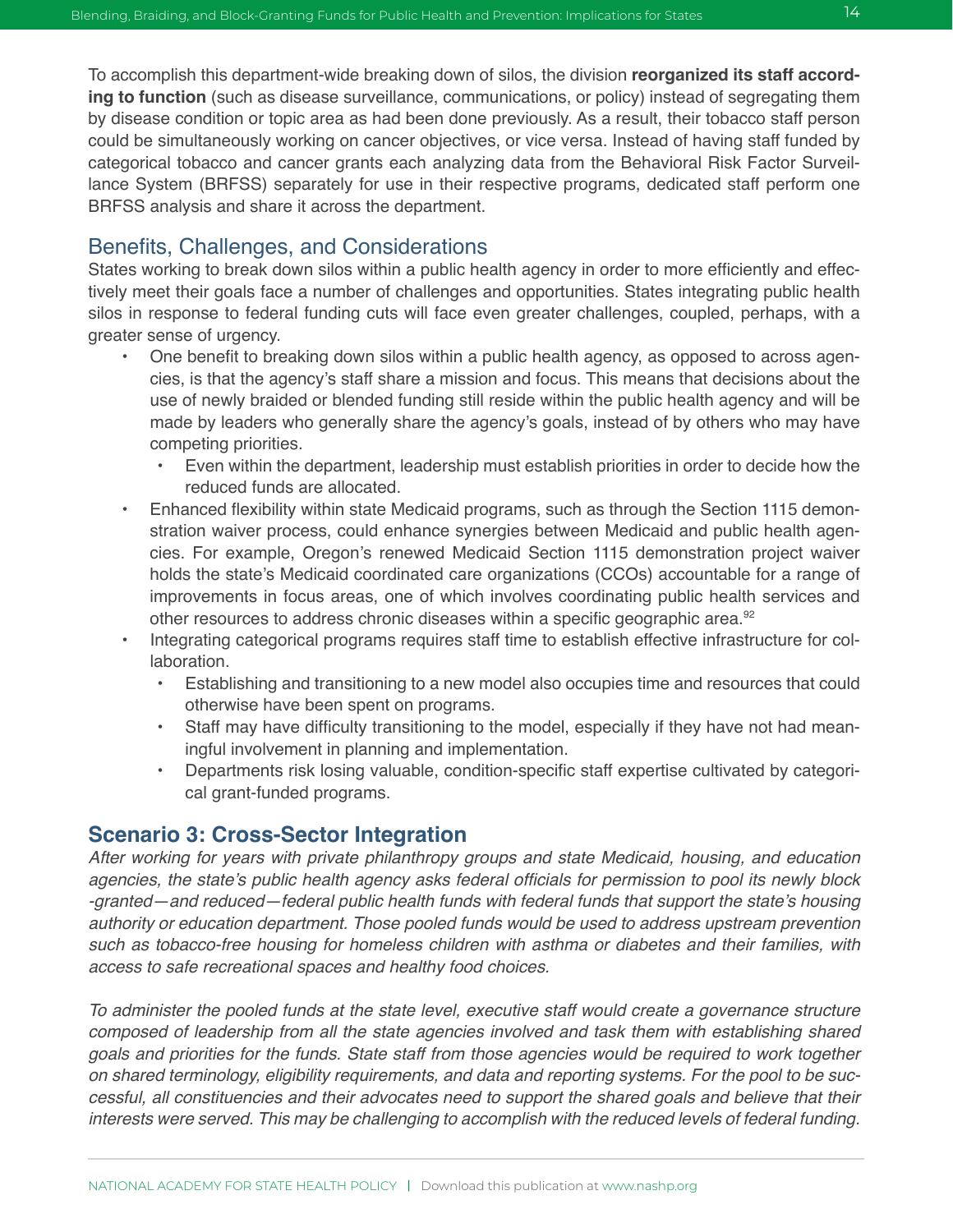Attention to upstream prevention and social determinants does not stop at the doors of state public health and Medicaid agencies. In addition to aligning priorities and funding within health departments and across state agencies, states might consider whether they would benefit from a new waiver idea that would bestow flexibility—similar to Medicaid waiver authority—upon public health, housing, or other state agencies to address public and population health and upstream prevention. This approach would build on strategies currently employed in some states to marshal the resources of a host of agencies such as public health, Medicaid, housing, education, social services, transportation, and criminal justice agencies—and devise innovative funding structures to support the cross-agency work.<sup>93</sup>

**Virginia's** Children's Services Act blends state juvenile justice, behavioral health, education, and social services funds to provide flexible funding to address the health and social needs and goals of at-risk youth and families. The program's child-centered approach and **pooled funding** system gives it the flexibility to provide unorthodox services to support children and families, such as **building an addition**  on a grandmother's house to keep her grandchildren out of foster care. Child-serving state agencies collaborate on the administration of this state-supervised, locally administered program. Medicaid funds are braided with pooled state funds to support an overall plan of services and supports.<sup>94</sup>

**Vermont's** Blueprint for Health similarly **braids funding** from private partners to support initiatives such as the Support and Services at Home (SASH) program.<sup>95</sup> SASH braids funds from a number of state agencies and programs, including Vermont's Department of Health, Department of Disabilities, Aging, and Independent Living, and the Vermont Housing and Conservation Board, as well as a Medicaid Section 1115 demonstration waiver,  $96$  a Multi-Payer Advanced Primary Care Practice initiative from CMS,  $97$ the Million Hearts initiative from CMS and CDC,<sup>98</sup> and private sources.<sup>99</sup> The program seeks to lower costs and improve health outcomes for elderly residents of affordable housing by providing individualized nurse coaching, care coordination, and health and wellness education, and linking participants to community resources. An independent evaluation of the program found that Medicare expenditures grew more slowly for SASH participants than a comparison group.<sup>100</sup> In 2018, SASH will be funded by Medicare through the Vermont All-Payer model via the Medicare Next Generation Accountable Care Organization (ACO) Risk Program.101 One state official described that **all-payer model** as similar to a block grant that encompasses public health, Medicaid, and Medicare. CMS provided start-up funding for the all-payer ACO, which will partially fund SASH and other programs that support collaboration between community providers and clinical practices. Statewide accountability measures are designed to incentivize collaboration between state public health and the care delivery system.<sup>102</sup>

**South Carolina** couples the flexibility available through Medicaid waivers with private philanthropic donations and pay-for-success investments in support of population health goals. The South Carolina Department of Health and Human Services (DHHS) leads a **Nurse-Family Partnership** Pay-for-Success Program that braids Medicaid funding through a 1915(b) waiver with pooled philanthropic funds.103 DHHS entered into a contract to conduct an **evidence-based program** in which public health nurses visit low-income new mothers in their homes to reduce preterm births and improve health outcomes.<sup>104</sup> If the program is successful, as determined by an outside evaluator, the state will make success payments to its funders.

The program **blends funds into several braids**. It blends funds from several private investors and philanthropic organizations together, and then braids them with Medicaid funds pursuant to a Medicaid Section 1115 demonstration waiver.105 The braided funds are all collected and held in escrow by an outside trustee, who disburses the success payments and protects the funds from shifts in political leadership.106 The state was able to successfully leverage its public health and Medicaid infrastructure to attract outside investors.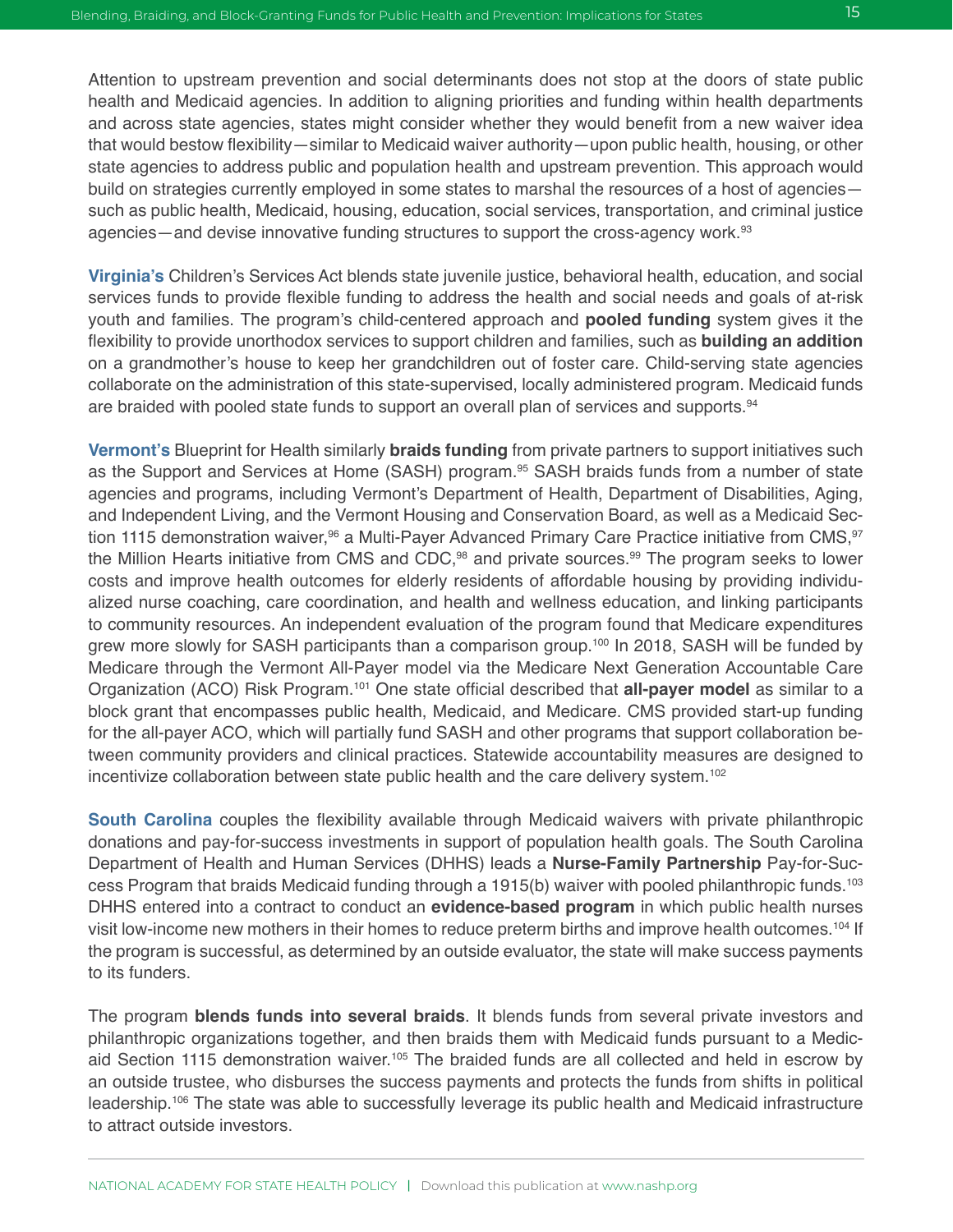These examples show that some states are already coordinating across sectors to meet public and population health goals. The flexibility currently available through the Medicaid waiver process has helped some states break down silos. Waiver authority from the federal government for public health agencies to test innovations, similar to Section 1115 waivers, could amplify and accelerate cross-sector innovations in public health. If states received similar waiver authority in housing or nutrition support programs, they might be able to pool federal funds from these sectors to meet public and population health goals. This sort of cross-sector blending and braiding could be directed by a state health official working with other agency leaders to align efforts in the service of a common vision.

#### Benefits, Challenges, and Considerations

States may plan to capitalize on the flexibility rendered by a federal block grant similar to those recently proposed,107 or a hypothetical new waiver authority that allowed states to braid or pool federal funds across state agencies, possibly enacted as part of Congressional restructuring of federal grant programs. This approach would allow states to use federal funds in ways that align with their statewide and local public health priorities, and would incentivize cross-sector partnerships. Any new flexibilities available in Medicaid block grants or existing waiver authority could also be used to support cross-sector partnerships to address the social determinants of health and health-related social needs.

- Successful cross-sector braiding and blending initiatives are complex and require active governance and implementation, as well as the support of stakeholders and advocates.
- This flexibility might allow states to use federal dollars to leverage more private investment.
- States need to be responsive to any unintended consequences that arise, such as vulnerable populations inadvertently left behind once federal mandates are relaxed.
	- Federal requirements currently give states cover for continuing important public health programs that may be locally unpopular.
- As with the other scenarios, the reduced funding that accompanies such flexibility makes it difficult to predict how much public health and Medicaid initiatives would suffer due to reduced funding even under new, innovative models.

#### **Scenario 4: No Federal Change**

State health policymakers have heard federal officials promise more flexibility to design and administer public health programs, and to modify Medicaid design and eligibility standards. They have also heard *that federal funding for their health programs might be reduced. Faced with this federal uncertainly, state*  officials take matters into their own hands.

First, they take an inventory of what program flexibility is currently available to them. They note all the *existing types of Medicaid waivers and state plan amendments that could enable innovation.*<sup>108</sup> *Next,*  officials examine the ways in which public health agencies in other states have aligned categorical pro*grams to achieve a common goal without requiring federal approval. After completing their research,*  they develop an internal work plan that helps them maximize existing resources and flexibilities—including actions that don't require approval from Washington, DC.

Within state public health agencies, some leaders are managing work plans, staff, and resources to align their disparate categorical funding streams. These changes allow some states to break down silos created by categorical funding and maximize the efficient use of staff and resources to achieve data-driven goals. The Rhode Island Department of Health (DOH) used this approach.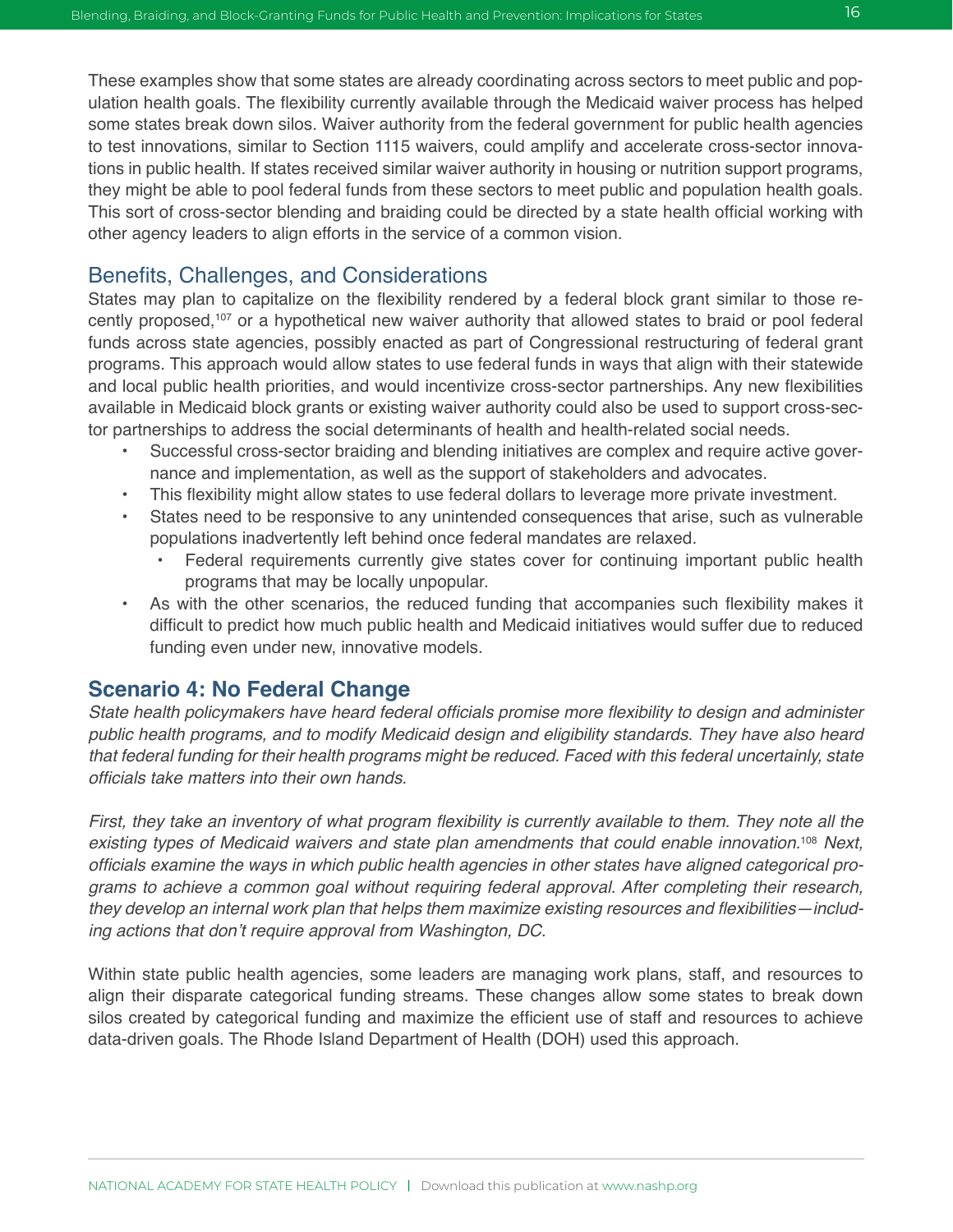**Rhode Island**. Rhode Island DOH determined that the categorical approach to chronic disease and health promotion was not maximizing its effectiveness at meeting the needs of local communities. DOH officials first tested collaboration through integrated projects, such as bringing together staff from diabetes, obesity, and maternal and child health programs and community partners to work on a shared initiative. They then took stock of their funding sources and looked for opportunities to **divest** from categorical funding and **invest** in place-based funding. They ultimately designed a method to braid funds within DOH and issued a request for proposals aligned with their emphasis on health equity and local health priorities.<sup>109</sup> The work initially focused on cross-cutting interventions, such as needs assessments and infrastructure-building.

The DOH did not need federal authorization for its braiding model because each funding source maintained its own identity. That placed the burden on the DOH to create a system that aligned the work done in the communities with the work plans and deliverables attached to each funding stream. Developing a database that **linked grant-specific requirements with the work plans** and timelines of staff in the field helped the DOH track categorical grant requirements in a way that was invisible to staff in the field. State leaders organized staff into policy teams that met weekly to discuss progress toward collaborative goals.



**Figure 3. Funds Braided by the Rhode Island Department of Health**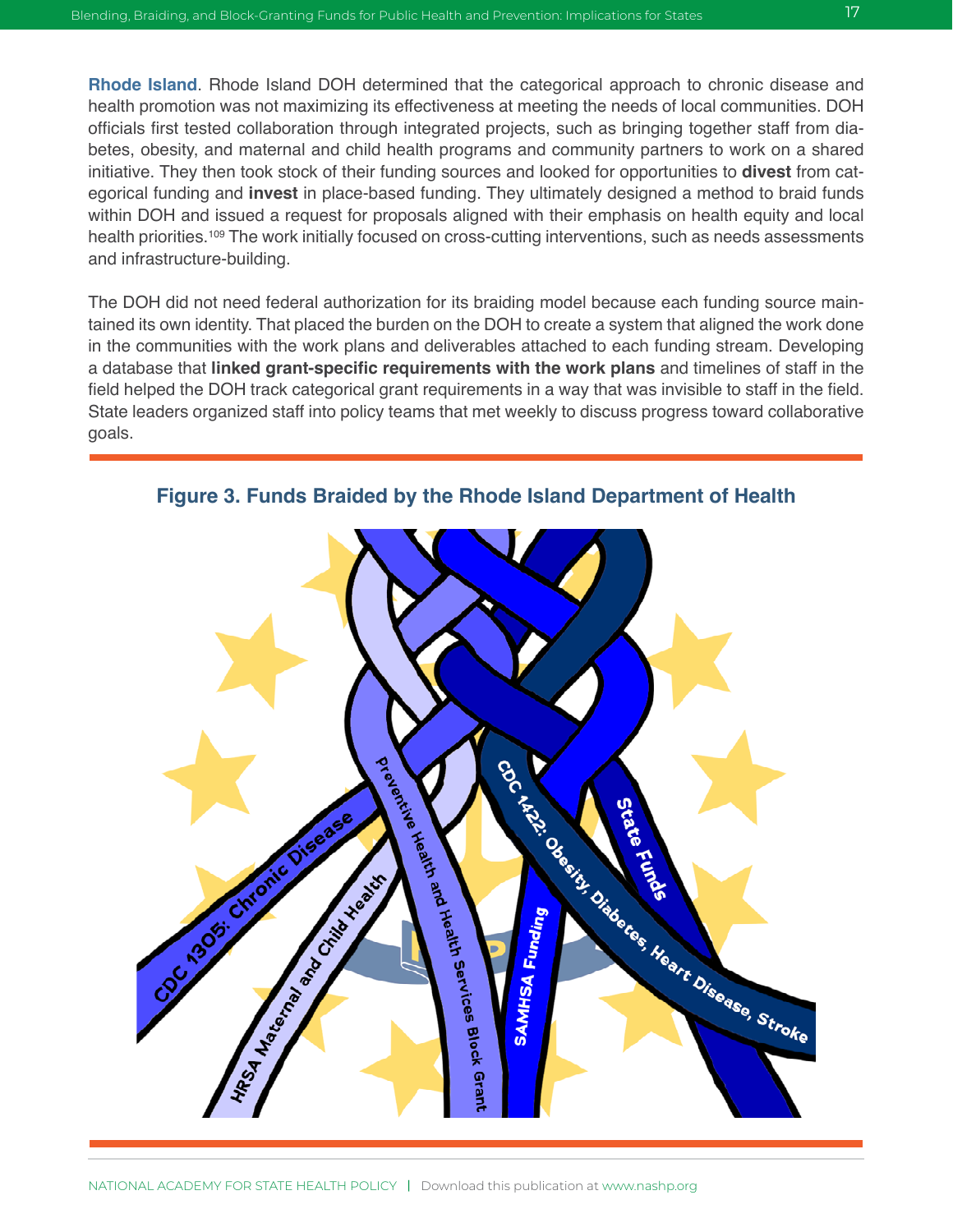**Washington State's** Department of Health also **integrated** its work on chronic and infectious disease priorities, while still adhering to the strictures of categorical federal funding. As in Rhode Island, Washington's disease investigators and data analysts work across disease categories, rather than working within one siloed area. The department also sees itself as instrumental in implementing the public health elements of the state's Medicaid transformation plan.<sup>110</sup>

While the public health approaches taken by Rhode Island and Washington can be implemented independent of federal review, state innovations in Medicaid are bolstered by federally approved waivers or state plan amendments. Many state policymakers use the flexibility available through these Medicaid authorities to support public health goals, while recognizing that Medicaid must fund core functions that may differ from public health priorities. States have used Medicaid flexibility to address the social determinants of health<sup>111</sup> and health equity for their beneficiaries, often as part of efforts to transform Medicaid programs to reward value over volume.<sup>112</sup> Lessons from states that maximize Medicaid's existing flexibility may be helpful to public health officials exploring ways to capitalize on any new flexibility in federal funding streams.

**Louisiana**. As part of its **permanent supportive housing** program, Louisiana Medicaid covers some supportive housing services, such as assisting beneficiaries to find and apply for housing, and help them communicate with landlords and neighbors. Research shows the program reduced unnecessary emergency department visits and lowered Medicaid costs. The close working relationship between Medicaid and the Louisiana housing agency has contributed to the success of the program. In Louisiana, the public health and Medicaid agencies both sit within the Louisiana Department of Health, which may facilitate the cross-agency focus on common goals.<sup>113</sup>

The **tenancy supports** provided by the program are included in the state's Medicaid Section 1915 (c) Home and Community-Based Services waivers for people with disabilities, as well as in its mental health rehabilitation state plan amendment.<sup>114</sup> Louisiana enhances these Medicaid flexibilities by braiding Medicaid funds with the Community Development Block Grant and a range of affordable housing programs to house people with disabilities who need support to live in the community.

Through its Section 1115 demonstration waiver, **Maryland** Medicaid gives **matching funds to local health departments** for two pilot programs addressing housing and maternal and child health. Local health departments may be able to use public health dollars for their share of the match, demonstrating the innovative ways in which existing Medicaid waiver authority allows a state to bring together Medicaid and public health funding streams to address shared priorities.115 The two pilots are:

- Assistance in Community Integration Services, designed to keep high-risk Medicaid enrollees housed in the community by providing tenancy support and housing case management; and
- Evidence-Based Home Visiting Services, which seeks to improve outcomes for high-risk pregnant women and their children. The pilot aligns with other evidence-based home visiting models such as the Nurse Family Partnership.

**Oregon**. In 2012, Oregon brought more than 40 separate Medicaid managed care organizations under the umbrella of 13 (now 16) accountable health structures, known as CCOs, which have the flexibility to pay for things like a **vacuum cleaner** for a beneficiary with asthma, or an **air conditioner** for someone with a heart condition.<sup>116</sup>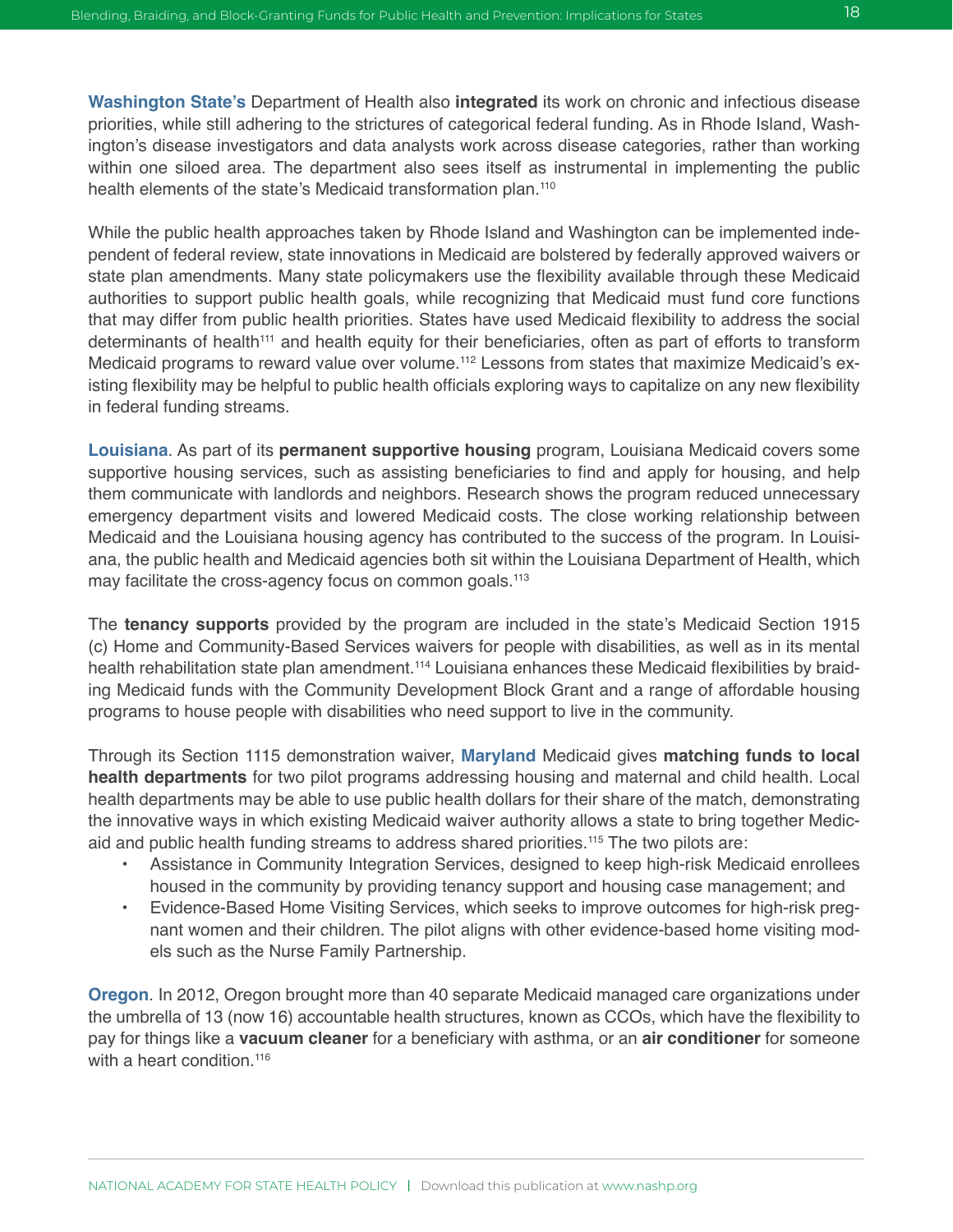As part of a Section 1115 waiver project,<sup>117</sup> the OHA makes per-member per-month global payments to CCOs. Within this **global budget**, which grows at a fixed rate, CCOs are responsible for their members' physical, behavioral, and oral health needs. CCOs are rewarded for their success on a set of **incentive measures**, which include measures of childhood obesity, tobacco use, immunization rates, and contraceptive use. The state is taking steps toward perhaps including kindergarten readiness in a future set of incentive measures.<sup>118</sup>

**Washington State**. Accountable Communities of Health (ACH) are an important component of Washington's Medicaid Section 1115 waiver program. ACHs are permitted to pay for services not ordinarily reimbursed by Medicaid, such as those associated with **supportive housing** and **supportive employment**.

- ACHs are required to include at least one local public health jurisdiction on their decision-making body, which can help ACHs take a regional approach to developing health improvement projects.119
- The state public health agency is also alert to the opportunity to align the priorities of Medicaid, public health, and community partners through the work of ACHs.

#### Benefits, Challenges, and Considerations

State public health departments have the autonomy to innovate across silos independent of federal action, as demonstrated by Rhode Island, Washington, and other states.

- This sort of departmental restructuring presents opportunities for innovation and improvement, but it requires a considerable investment of time and resources, as discussed in Scenario 3.
- State officials face challenges communicating changes to advocacy groups or other stakeholders when the changes are not instigated by federal policy. Building support among executive leadership, advocates, and other stakeholders requires sharing information and educating them about the changes.

Much has been written about the opportunities and challenges of using Medicaid waiver authorities to address health-related needs that extend beyond traditional clinical care.<sup>120</sup> As existing state innovations demonstrate, waivers can give states considerable freedom to test new approaches. However, that freedom comes with rules and guidelines. Waiver projects are also expected to demonstrate budget neutrality by costing the same as or less than the state's Medicaid program would have cost without the waiver.<sup>121</sup>

- Opportunities exist for states to amplify the impact of Medicaid waivers by aligning waiver priorities with those of public health, housing, social services, and other agencies.
	- However, without cross-agency waiver authority, the scope of that alignment may be limited.
	- Cross-agency waiver authority could also be designed to allow states to apply savings to public health or other state programs toward their budget neutrality requirement.
- Applying for a Medicaid Section 1115 demonstration waiver is a time- and resource-intensive process.
	- States would benefit if they had the freedom to replicate other states' successful, evidence-based waivers without the need for a lengthy federal application and approval process.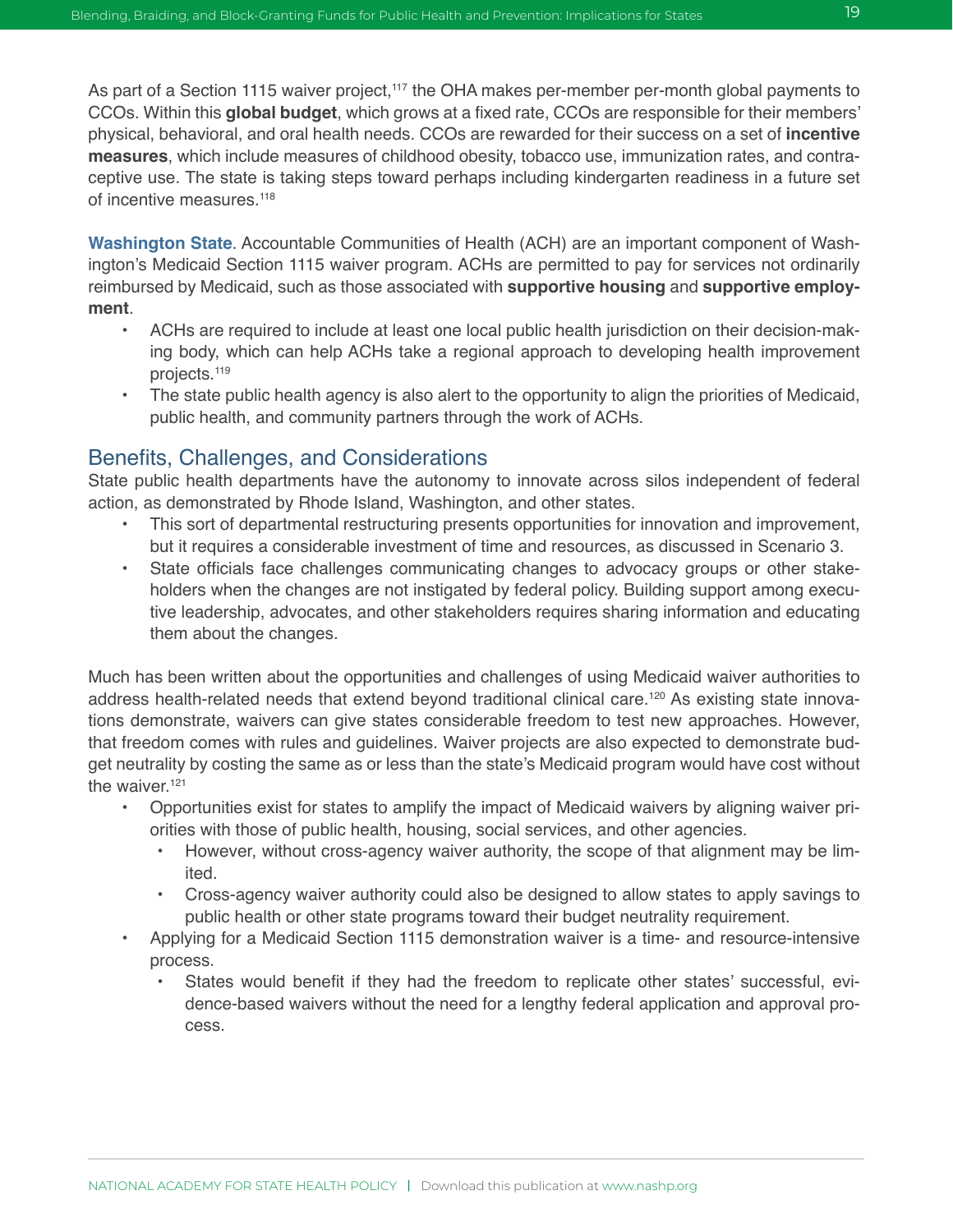#### **Figure 4. Selected State Uses of Medicaid Flexibility to Address Non-Clinical Health Needs**

| <b>State</b> | Project                                                             | <b>What It Does</b>                                                                                                                                                                                                                                                                                                                                                                                            | <b>Medicaid Authority</b>                                                                                             | <b>How Success Is Measured</b>                                                                                                                                                                                                                              |
|--------------|---------------------------------------------------------------------|----------------------------------------------------------------------------------------------------------------------------------------------------------------------------------------------------------------------------------------------------------------------------------------------------------------------------------------------------------------------------------------------------------------|-----------------------------------------------------------------------------------------------------------------------|-------------------------------------------------------------------------------------------------------------------------------------------------------------------------------------------------------------------------------------------------------------|
| Louisiana    | Permanent<br>Supportive<br>Housing                                  | Braids funding for housing and<br>supportive services to house<br>vulnerable people with disabilities<br>in the community                                                                                                                                                                                                                                                                                      | - Section 1915 (c) Home<br>and Community Based<br>Waivers<br>- State plan amendment -<br>mental health rehabilitation | - How many enrollees<br>remain housed<br>- Rates of ED use<br>- Medicaid savings                                                                                                                                                                            |
| Maryland     | <b>Community</b><br><b>Health Pilots</b>                            | Provides matching funds to<br>localities that participate in:<br>1) a community integration pilot<br>for people who need support to<br>live in the community, or<br>2) a home-visiting pilot for at-risk<br>mothers and children                                                                                                                                                                               | Section 1115<br>demonstration project                                                                                 | - Performance and process<br>measures for the home<br>visiting pilot are in the RFP.<br>- Outcome measures for the<br>community integration pilot<br>will be determined by the<br>state; the local government<br>entity can propose additional<br>measures. |
| Oregon       | <b>Coordinated Care</b><br>Organizations                            | Uses global budgeting to integrate<br>physical, behavioral, and oral<br>health care, and address non-<br>clinical health needs such as<br>housing and exercise                                                                                                                                                                                                                                                 | - Section 1115<br>demonstration project                                                                               | - Set of incentive measures<br>includes public health.                                                                                                                                                                                                      |
| Washington   | Healthier<br>Washington;<br>Accountable<br>Communities of<br>Health | - Each Accountable Community<br>of Health implements regional<br>projects that address the opioid<br>crisis and the integration of<br>physical and behavioral health,<br>among other topics. Food security,<br>housing linkages, and educational<br>opportunity are themes of many<br>projects.<br>- Supportive housing and<br>employment is also part of<br>the Healthier Washington<br>demonstration project | - Section 1115<br>demonstration project                                                                               | - Statewide common<br>measures include public<br>health and prevention<br>measures<br>- Project-specific measures<br>will also be used                                                                                                                      |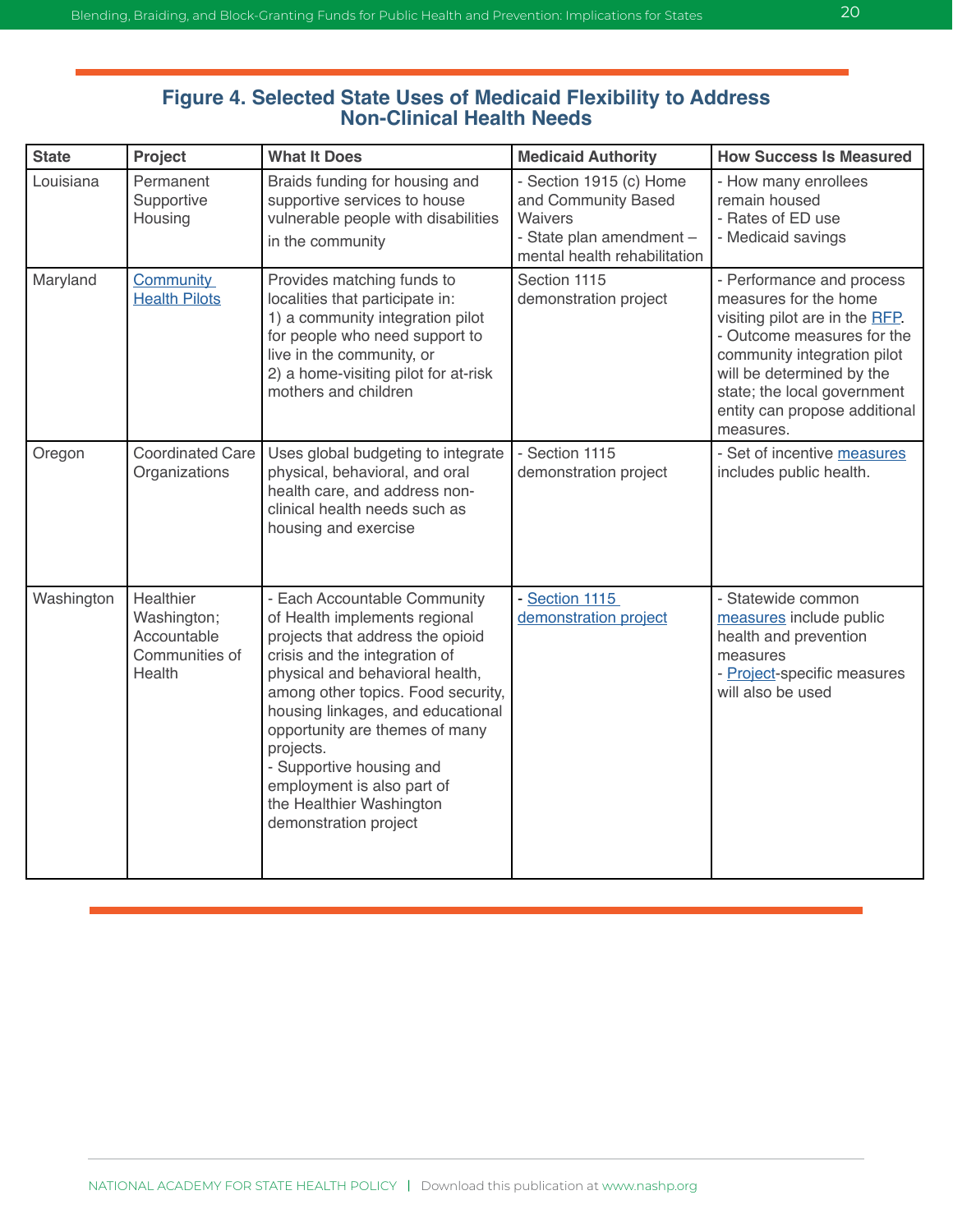## **Questions for Policymakers**

Some key questions for state public health and Medicaid officials to consider in light of proposed federal funding changes include:

- 1. How will states set and meet their goals in an era of greater flexibility and reduced funding? States have historically aligned their goals with those mandated by categorical funding streams. How will states reach consensus on policy goals and priorities in a more flexible environment, given competing pressures from advocates and other stakeholders?
- 2. What evidence or models exist to bolster the assumption that more integrated approaches deliver greater health impact?
- 3. How can states capitalize on increased funding flexibility to offset diminished public health funding? Will blending or braiding funds achieve efficiencies? How will other state programs be affected?
- 4. How will states handle the competition between programs and constituents that could arise from a block grant? If states were given free rein to choose which programs or divisions to fund, how would they decide? Will these decisions change with changes in political leadership? How will states navigate the competing interests of providers, constituency groups, advocates, and other stakeholders?
- 5. Will states require state legislation, federal waivers, or other policy levers to make the most of flexibility accompanying deep funding cuts?

a. Core public health functions include assessing and monitoring diseases, responding to disasters and crises, developing evidence-based public health policies, communicating with the public, and developing community partnerships, according to the CDC, Trust for America's Health, the Institutes of Medicine, and others. Which functions could be potentially improved through a waiver, or could be shared with or delegated to other agencies or partners?

- 6. How can states ensure that Congressional intent is followed for any newly flexible public health funding streams, and that states, in turn, will provide sufficient accountability to justify ongoing federal investment?
	- a. What will states need to balance flexibility with accountability for health outcomes?
- 7. What will states need to adapt to proposed requirements for state public health programs to compete, bear risk, and/or demonstrate performance outcomes to maximize federal funds from public health block grants or cooperative agreements?<sup>122</sup>
- 8. How important is it to states whether programs are funded by block grants or categorical formulas? How important is the prospect of entitlements (such as Medicaid) changing to capped spending programs?

## **Recommendations**

The following suggestions were made by an ad hoc group of state officials during a closed meeting; they are not those of NASHP, nor of any organization or entity. They reflect key issues of concern to state leaders, and may help inform important conversations among federal and state health policymakers about a path forward for state health programs.

#### **Pilot New, Cross-Agency, Demonstration Waivers**

Develop a pathway to enable states to pilot large-scale cross-agency federal demonstration waiver projects that braid, blend, and align public health and Medicaid funding beyond what is permitted under current law. Such waiver projects could include funding from agencies such as CMS, CDC, HUD, HRSA, SAMHSA, and the USDA, in order to efficiently address health-related needs for food, shelter, and other supports.<sup>123</sup> They could also spur greater alignment between federal agencies. To maximize the waivers' effectiveness, policymakers could: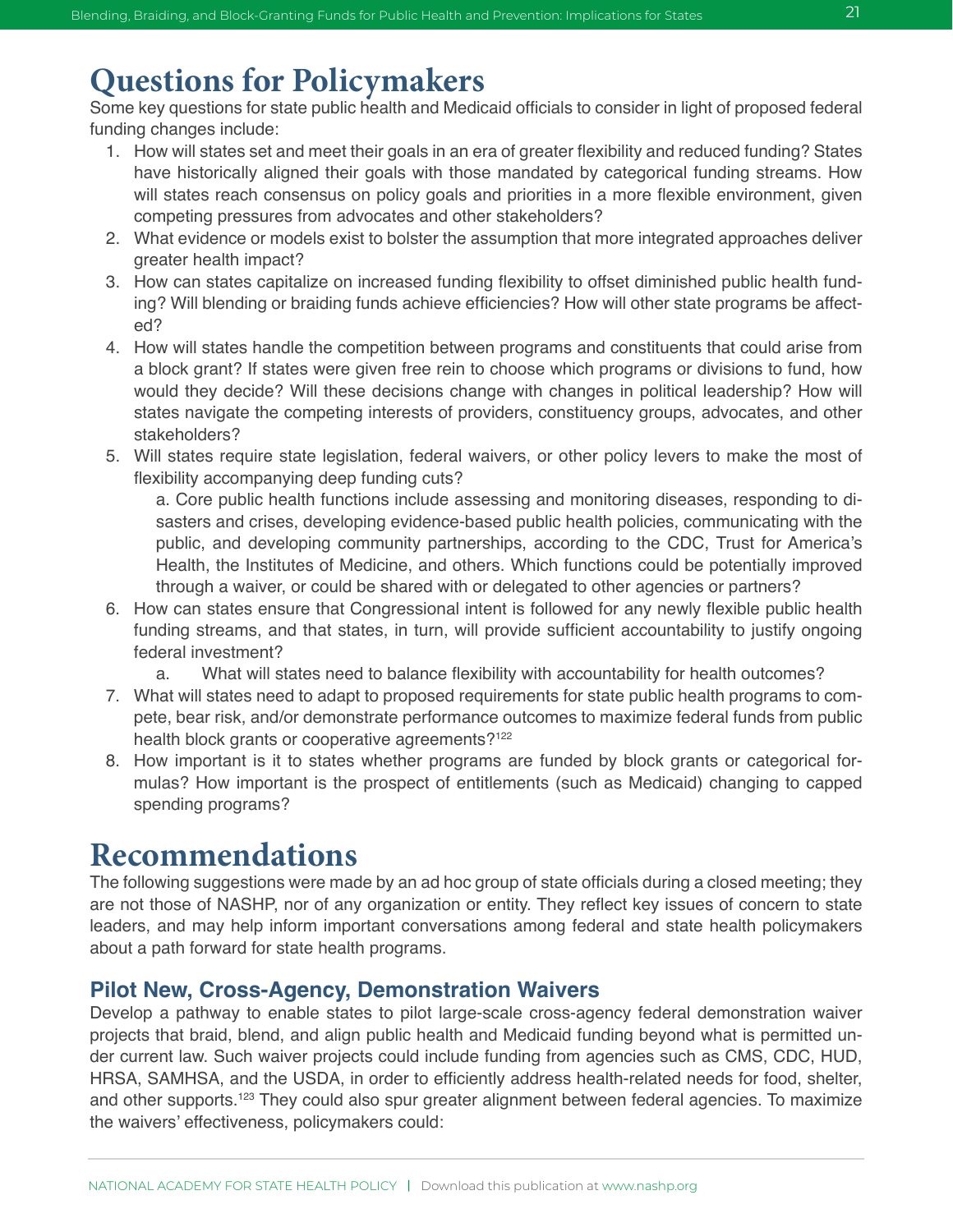- Set a **five-year time frame** for cross-agency waivers, and establish goals that can be achieved within that time period.
- Require waiver applications to contain a **core set of measures** agreed upon by the state Medicaid and public health agencies.
- Permit states that have **accountable care entities**<sup>124</sup> to fold public health and other agencies into those entities, and/or expand them to include investment from Medicare.
- States might use such waiver authority to address the needs of special populations or **combat addiction**. Currently, federal funds to prevent and treat drug addiction flow to states from CDC, SAMHSHA, HRSA, and other federal agencies. Medicaid also makes substantial investments in addiction treatment services. The flexibility to align funding across agencies and reduce reporting burden could help states meet the challenge of addiction in their communities.
- **• Align eligibility requirements** across programs. Medicaid and safety net programs have different eligibility thresholds.125 Some states are already working to align these programs to maximize their impact, such as Louisiana's enrollment of residents into expanded Medicaid using SNAP eligibility data.<sup>126</sup>
- Help states strategically invest their time in applying for grants by **aligning funding cycles and application requirements**.

#### **Pilot an Optional, Well-Funded, Public Health Collective Impact Block Grant**

An **optional, well-funded, public health block grant** of at least five years' duration could test the collective impact of state public health and Medicaid agencies working together to address factors outside of the health care system that influence health. Such a public health block grant could help states define and clarify the changing roles of public health and Medicaid in an era of transforming payment and delivery systems. The test could start with a small number of **self-selected states** that choose to participate.

- To receive the block grant, state Medicaid and public health leaders would be required to **delineate** their duties and goals to complement each other and avoid duplication.
- The block grant would support states in sharing Medicaid, public health, and substance abuse **data** in order to strategically plan a state program across agencies. Data to be shared could include Medicaid claims, Medicaid MCO contracting information, public health infectious and chronic disease data, and substance abuse data.
	- Federal **clarification** is needed on permitted state uses of covered services by 42 CFR Part 2 – Confidentiality of Substance Use Disorder Patient Records.<sup>127</sup>
- The block grant would require a **core set of measures** to establish comparability between states. The measures would include metrics that gauge the length and quality of life.
- Consider both Medicaid (state and federal portions) and public health spending as the baseline against which to measure **budget neutrality** and savings.
	- Some Section 1115 Medicaid demonstration waivers allow states to access federal matching dollars for services that are not typically eligible for a federal match. For example, Maryland is using savings from its Medicaid managed care program to draw down a federal match for two community health pilot programs,<sup>128</sup> which are offered in partnership with local governments through state grants.<sup>129</sup>
	- Another potential model is California's budget neutrality calculations for Medi-Cal 2020, which allow the state to keep a portion of the federal funding saved by the demonstration in the form of a "shared savings" performance payment.<sup>130</sup>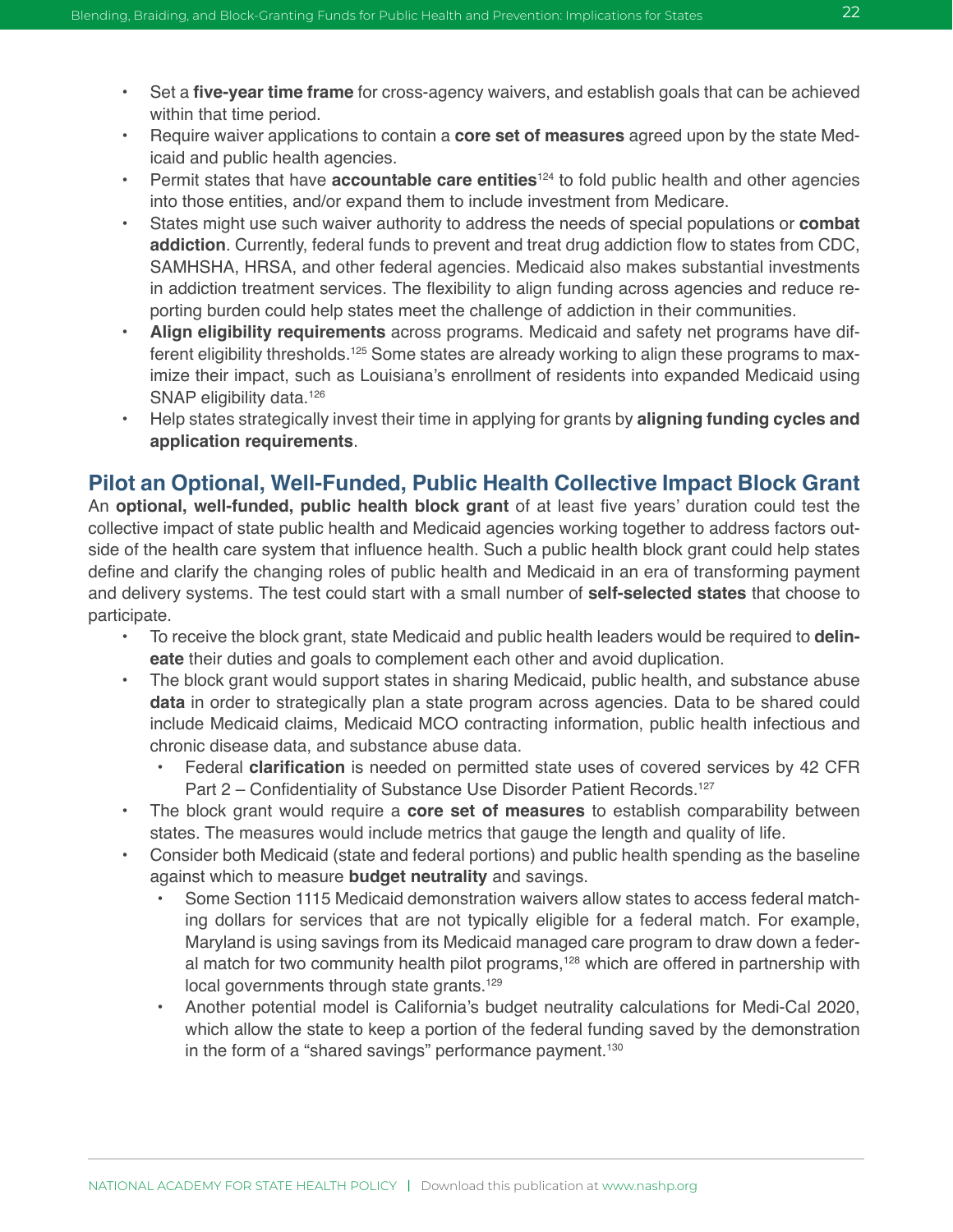#### **Consider What States Can Do Without New Federal Action**

As Scenario 4 illustrates, states currently have a number of policy levers at their disposal, even without additional federal flexibility. Using existing federal waiver authorities or state-level actions, states can make policy decisions to address health-related social needs and prioritize prevention.

- States can work within the Medicaid Section 1115 demonstration waiver process to establish **multi-payer payment reform** as the basis on which more comprehensive reforms are built. For example, **Vermont's** Section 1115 demonstration project includes an All-Payer Accountable Care Organization model that will include Medicaid, Medicare, and private payers and align them in the service of value-based, coordinated care.<sup>131</sup>
- States can also work within existing waiver authorities to **reinvest Medicaid savings** from addressing non-clinical health needs and prevention. For example, **Oregon's** Section 1115 waiver clarifies the ways in which "non-traditional services that improve health" are accounted for in global budgets. CCOs are encouraged to invest in those services.132
- State Medicaid and public health agencies can jointly establish a core set of **metrics** that assesses progress on public health goals, and attach payment incentives to them.
- Develop a cross-agency **systems approach** to state health strategy. A systems approach would view health as affected by things outside of the clinical context—such as the environment in which people live and work, the food they eat, and their transportation and educational experiences. State agencies steward a range of resources that affect these things, and are well-positioned to align those resources for maximum impact.

#### **Other Recommendations**

- Implement a **streamlined approval process** for states seeking to replicate waivers that are successful in other states,133 and give states substantial **freedom to implement evidence-based public health interventions** and programs.
	- Just as the health care delivery system is required to pay for certain services recommended by the US Preventive Services Task Force, state policymakers should be supported in implementing evidence-based public health interventions.
	- Draw on the expertise of public health agencies in identifying appropriate evidence-based interventions.
- Establish a health care **waiver oversight committee** or advisory committee with state and federal members. The committee would oversee the evaluation and approval of state requests for waivers affecting health in states, including Medicaid Section 1115 demonstration waivers and ACA Section 1332 waivers, or provide guidance on issues related to implementation.134

## **Conclusion**

Federal proposals to create block grants and cut public health funding to states require focused attention from state public health officials. It is only by assiduously tracking, preparing for, and responding to such proposals that states will be able to successfully tackle the challenges. Preparing for federal changes may also help state Medicaid and public health agencies clarify their shared goals and roles and identify actionable steps they can take even without any additional federal flexibility. This document paints different pictures of a state response to federal changes, and poses some key questions for officials to ponder in the months ahead.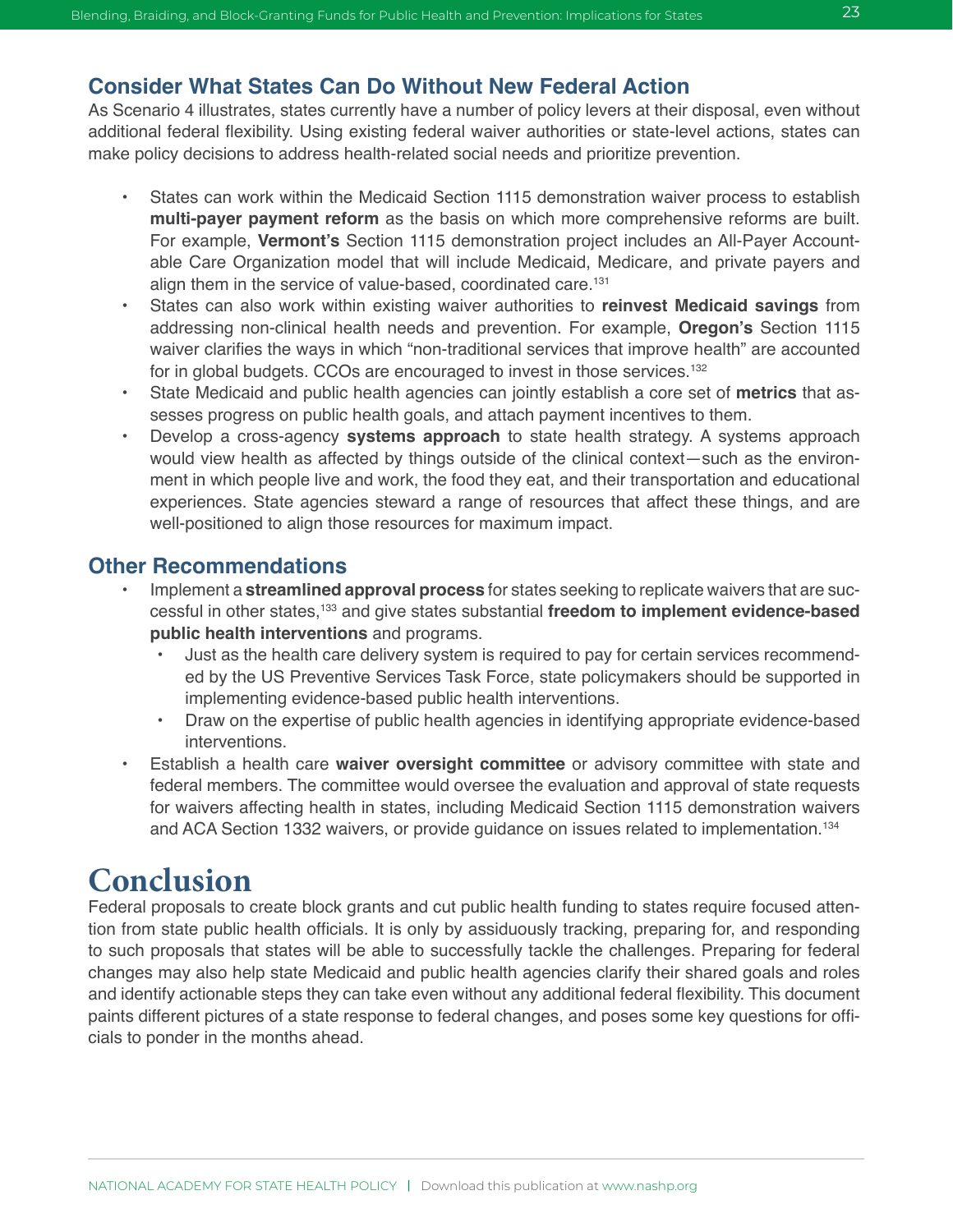When asked about the federal proposals, many state officials were wary of the cuts that would accompany flexibility:

- "My fear is that a block grant would just be less money and less accountability, which would make it hard to demonstrate our programs' effectiveness, which would lead to even greater funding reductions."
- "Block grants would make my life much easier, by eliminating some complicated and unnecessary reporting and accountability systems. Flexibility would be much easier, but I would be concerned with the level of funding cuts. I would keep the reporting burden to keep the funding. Our level of funding already isn't what it needs to be. It's a dangerous zone."

Proposed federal changes represent an opportunity for state leaders to articulate their visions for the future, and to determine the funding levels and mechanisms that will help them achieve their goals. At a time when much attention is focused on changes flowing from Washington, DC, strategic state leaders can navigate this uncharted territory to safeguard and promote the health of communities nationwide.

#### **Endnotes**

- 1. According to the Association of Government Accountants, braided funding is that in which individual funding sources are coordinated, but each keeps its own identity. In a blended funding model, the separate funding sources are blended into a single stream, and each loses its individual identity. See [https://www.agacgfm.org/getattachment/Intergovernmental/Free-Online-Products-for-Financial-Managers/BlendedandBraidedFundi](https://www.agacgfm.org/getattachment/Intergovernmental/Free-Online-Products-for-Financial-Managers/BlendedandBraidedFundingIntergov.pdf.aspx and http://www.nashp.org/wp-content/uploads/2016/02/Jean1.pdf) [ngIntergov.pdf.aspx and http://www.nashp.org/wp-content/uploads/2016/02/Jean1.pdf](https://www.agacgfm.org/getattachment/Intergovernmental/Free-Online-Products-for-Financial-Managers/BlendedandBraidedFundingIntergov.pdf.aspx and http://www.nashp.org/wp-content/uploads/2016/02/Jean1.pdf).
- 2. State and federal officials could jointly determine the most appropriate scope, authority, and governance structure for this committee. If it were constituted under the Federal Advisory Committee Act (FACA) to advise the Executive Branch, it would not have decision-making authority. See: [https://www.gsa.gov/policy-regulations/policy/federal-advisory-committee-management/increasing-the-transparency-of-federal-advisory](https://www.gsa.gov/policy-regulations/policy/federal-advisory-committee-management/increasing-the-transparency-of-federal-advisory-committee-act-faca-information)[committee-act-faca-information](https://www.gsa.gov/policy-regulations/policy/federal-advisory-committee-management/increasing-the-transparency-of-federal-advisory-committee-act-faca-information).
- 3. The HealthyPeople 2020 Foundation Health Measures, or other models which include measures of healthy life expectancy, could serve as guides: [https://www.healthypeople.gov/2020/About-Healthy-People/Foundation-Health-Measures.](https://www.healthypeople.gov/2020/About-Healthy-People/Foundation-Health-Measures)
- 4. Amy Clary, "Three Ways the Proposed White House Budget Could Affect Public Health in States," National Academy for State Health Policy, June 20, 2017,<http://nashp.org/three-ways-the-proposed-white-house-budget-could-affect-public-health-in-states/>.
- 5. The House Appropriations Committee's draft FY 2018 Labor, Health and Human Services, and Education Funding bill, which would cut \$198 million from the CDC:<https://appropriations.house.gov/news/documentsingle.aspx?DocumentID=394995>. See also ASTHO, [http://www.astho.](http://www.astho.org/Final-ASTHO-FY18-House-LHHS-Bill/) [org/Final-ASTHO-FY18-House-LHHS-Bill/.](http://www.astho.org/Final-ASTHO-FY18-House-LHHS-Bill/) The FY 2018 Senate Labor, HHS, and Education Appropriations bill maintains CDC chronic disease prevention funding: [https://www.appropriations.senate.gov/news/majority/committee-approves-fy2018-labor-hhs-and-education-appropriations](https://www.appropriations.senate.gov/news/majority/committee-approves-fy2018-labor-hhs-and-education-appropriations-bill)[bill;](https://www.appropriations.senate.gov/news/majority/committee-approves-fy2018-labor-hhs-and-education-appropriations-bill)<https://www.appropriations.senate.gov/imo/media/doc/FY2018%20Labor%20HHS%20Education%20Appropriations%20Bill%20-S1771.pdf>.
- 6. Amy Clary, Jill Rosenthal, and Trish Riley, "The Prevention and Public Health Fund—Lessons from States; Questions for Policymakers," National Academy for State Health Policy, March 14, 2017, [http://nashp.org/the-prevention-and-public-health-fund-lessons-from-states](http://nashp.org/the-prevention-and-public-health-fund-lessons-from-states-questions-for-policymakers/)[questions-for-policymakers/](http://nashp.org/the-prevention-and-public-health-fund-lessons-from-states-questions-for-policymakers/).
- 7. Laura M. Segal and Alejandra Martin, A Funding Crisis for Public Health and Safety: 2017 State-by-State Public Health Funding and Key Health Facts, Trust for America's Health, April 2017, <http://healthyamericans.org/assets/files/TFAH-2017-FundingCrisisRpt-FINAL.pdf>.
- 8. Alexandra King, "What can States do during Public Health Crises? Lessons Learned from Environmental Threats in Michigan, Rhode Island, and West Virginia," National Academy for State Health Policy, January 24, 2017, [http://www.nashp.org/what-can-states-do-during-public-health](http://www.nashp.org/what-can-states-do-during-public-health-crises-lessons-learned-from-environmental-threats-in-michigan-rhode-island-and-west-virginia/)[crises-lessons-learned-from-environmental-threats-in-michigan-rhode-island-and-west-virginia/](http://www.nashp.org/what-can-states-do-during-public-health-crises-lessons-learned-from-environmental-threats-in-michigan-rhode-island-and-west-virginia/).
- 9. Segal and Martin, *Funding Crisis*. See also this comparison of public health spending compared to overall U. S. health spending: [https://www.](https://www.ncbi.nlm.nih.gov/pmc/articles/PMC2741526/figure/fig1/) [ncbi.nlm.nih.gov/pmc/articles/PMC2741526/figure/fig1/](https://www.ncbi.nlm.nih.gov/pmc/articles/PMC2741526/figure/fig1/).
- 10. George Miller, Charles Roehrig, and Pamela Russo, "A Framework for Assessing the Value of Investments in Nonclinical Prevention," *Preventing Chronic Disease* 12, E216 (December 2015), [http://dx.doi.org/10.5888/pcd12.150363.](http://dx.doi.org/10.5888/pcd12.150363)
- 11. Tina Kartika and Jill Rosenthal, "Using DSRIP to Improve Population Health," National Academy for State Health Policy, May 1, 2017, [http://](http://nashp.org/using-dsrip-to-improve-population-health/) [nashp.org/using-dsrip-to-improve-population-health/;](http://nashp.org/using-dsrip-to-improve-population-health/) "Braiding and Blending Funds to Meet Health-Related Social Needs: Lessons from Louisiana and Virginia," webinar, June 27, 2017, National Academy for State Health Policy, [http://nashp.org/braiding-and-blending-funds](http://nashp.org/braiding-and-blending-funds-to-meet-health-related-social-needs-lessons-from-louisiana-and-virginia/)[to-meet-health-related-social-needs-lessons-from-louisiana-and-virginia/;](http://nashp.org/braiding-and-blending-funds-to-meet-health-related-social-needs-lessons-from-louisiana-and-virginia/) Amy Clary and Tina Kartika, Braiding Funds to House Complex Medicaid Beneficiaries: Key Policy Lessons from Louisiana, National Academy for State Health Policy, May 2017, [http://nashp.org/wp-content/](http://nashp.org/wp-content/uploads/2017/05/Braiding-Funds-Louisiana.pdf) [uploads/2017/05/Braiding-Funds-Louisiana.pdf](http://nashp.org/wp-content/uploads/2017/05/Braiding-Funds-Louisiana.pdf); Felicia Heider, Jill Rosenthal, and Taylor Kniffin, "State Levers to Advance Accountable Communities for Health," National Academy for State Health Policy, May 24, 2016, [http://nashp.org/state-levers-to-advance-accountable](http://nashp.org/state-levers-to-advance-accountable-communities-for-health/)[communities-for-health/](http://nashp.org/state-levers-to-advance-accountable-communities-for-health/).
- 12. See pages 61-2 of the Massachusetts Section 1115 waiver: [http://www.mass.gov/eohhs/docs/eohhs/cms-waiver/1115-waiver-extension](http://www.mass.gov/eohhs/docs/eohhs/cms-waiver/1115-waiver-extension-approval-11-04-16.pdf)[approval-11-04-16.pdf.](http://www.mass.gov/eohhs/docs/eohhs/cms-waiver/1115-waiver-extension-approval-11-04-16.pdf) See also Oregon's Section 1115 waiver approval letter, pages 30-33: [http://www.oregon.gov/oha/HPA/HP-Medicaid-1115-](http://www.oregon.gov/oha/HPA/HP-Medicaid-1115-Waiver/Documents/Waiver%202017.pdf) [Waiver/Documents/Waiver%202017.pdf](http://www.oregon.gov/oha/HPA/HP-Medicaid-1115-Waiver/Documents/Waiver%202017.pdf).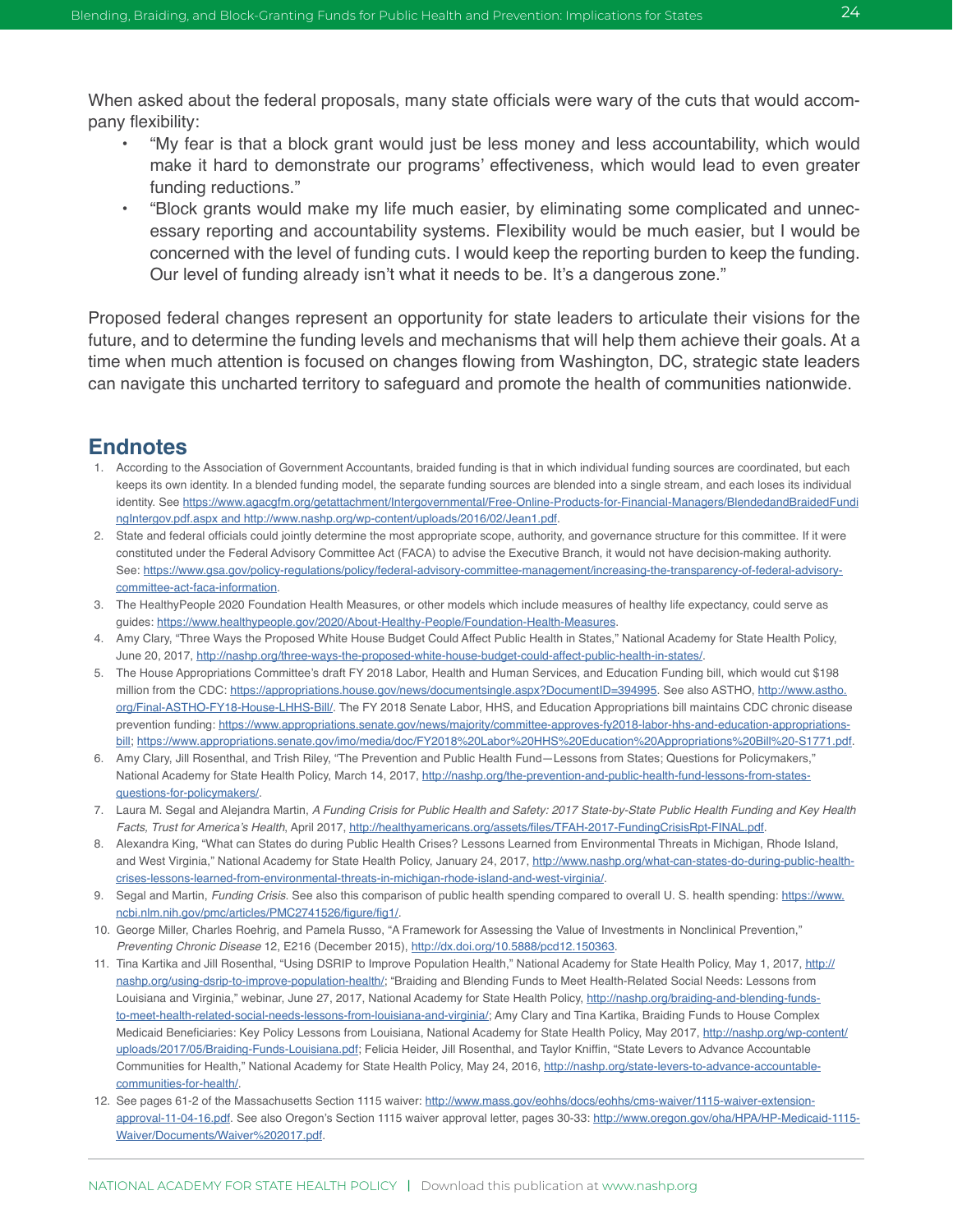- 13. "Braiding and Blending Funds," webinar.
- 14. Clary, Rosenthal, and Riley, "Prevention and Public Health Fund."
- 15. C. Stephen Redhead, Appropriations and Fund Transfers in the Affordable Care Act (ACA), Congressional Research Service, February 7, 2017, [https://fas.org/sgp/crs/misc/R41301.pdf;](https://fas.org/sgp/crs/misc/R41301.pdf) C. Stephen Redhead, Kirsten J. Colello, Elayne J. Heisler et al., *Discretionary Spending Under the*  Affordable Care Act (ACA), Congressional Research Service, February 8, 2017, [https://fas.org/sgp/crs/misc/R41390.pdf.](https://fas.org/sgp/crs/misc/R41390.pdf)
- 16. Centers for Disease Control and Prevention, Accomplishing CDC's Mission with Investments from the Prevention & Public Health Fund, FY 2010-FY 2016, Centers for Disease Control and Prevention,<https://www.cdc.gov/funding/documents/CDC-PPHF-Funding-Impact.pdf>.
- 17. Ibid.
- 18. Office of Management and Budget, Budget of the U.S. Government, Fiscal Year 2018: A New Foundation for American Greatness, (Washington, DC: Government Printing Office, 2017), <https://www.whitehouse.gov/sites/whitehouse.gov/files/omb/budget/fy2018/budget.pdf>.
- 19. Amy Clary and Hannah Dorr, "State Health and Housing Programs in the Proposed FY 2018 Federal Budget: Six Housing Programs to Watch," National Academy for State Health Policy, June 27, 2017, [http://nashp.org/state-health-and-housing-programs-in-the-proposed-fy-2018-federal](http://nashp.org/state-health-and-housing-programs-in-the-proposed-fy-2018-federal-budget-six-housing-programs-to-watch/)[budget-six-housing-programs-to-watch/](http://nashp.org/state-health-and-housing-programs-in-the-proposed-fy-2018-federal-budget-six-housing-programs-to-watch/).
- 20. U.S. Department of Agriculture, FY 2018 Budget Summary, U.S. Department of Agriculture, [https://www.usda.gov/sites/default/files/documents/](https://www.usda.gov/sites/default/files/documents/USDA-Budget-Summary-2018.pdf) [USDA-Budget-Summary-2018.pdf.](https://www.usda.gov/sites/default/files/documents/USDA-Budget-Summary-2018.pdf)
- 21. National Academy for State Health Policy, "What the House and Senate Health Care Bills Mean for States," National Academy for State Health Policy, July 25, 2017, [http://nashp.org/what-the-american-health-care-act-means-for-states/.](http://nashp.org/what-the-american-health-care-act-means-for-states/)
- 22. U.S. General Accounting Office, Block Grants: Characteristics, Experience, and Lessons Learned, GAO/HEHS-95-74 (Washington, DC, 1995), <http://www.gao.gov/assets/230/220911.pdf>; Omnibus Budget Reconciliation Act of 1981, H.R. 3982, 97th Cong. (1981), [https://www.congress.](https://www.congress.gov/bill/97th-congress/house-bill/3982) [gov/bill/97th-congress/house-bill/3982](https://www.congress.gov/bill/97th-congress/house-bill/3982).
- 23. GAO, Block Grants: Characteristics; Robert Pear, "The Reagan Revolution: The Plans, the Progress," The New York Times, January 31, 1983,<http://www.nytimes.com/1983/01/31/us/the-reagan-revolution-the-plans-the-progress.html?pagewanted=all>; General Accounting Office, Block Grants: Issues in Designing Accountability Provisions, GAO/AIMD-95-226 (Washington, DC, 1995), [https://www.gpo.gov/fdsys/pkg/](https://www.gpo.gov/fdsys/pkg/GAOREPORTS-AIMD-95-226/html/GAOREPORTS-AIMD-95-226.htm) [GAOREPORTS-AIMD-95-226/html/GAOREPORTS-AIMD-95-226.htm](https://www.gpo.gov/fdsys/pkg/GAOREPORTS-AIMD-95-226/html/GAOREPORTS-AIMD-95-226.htm).
- 24. Charles A. Bowsher, "States Use Added Flexibility Offered by the Preventive Health and Health Services Block Grant," *Report to the Congress*  by the Comptroller General of the United States, Government Accounting Office, GAO/HRD-84-41 (Washington, DC, 1984), 75, [http://www.gao.](http://www.gao.gov/assets/150/141487.pdf) [gov/assets/150/141487.pdf.](http://www.gao.gov/assets/150/141487.pdf)
- 25. Ibid.
- 26. Charles A. Bowsher, "Maternal and Child Health Block Grant: Program Changes Emerging Under State Administration," *Report to the Congress*  by the Comptroller General of the United States, Government Accounting Office, GAO/HRD-84-35 (Washington, DC, 1984), [http://www.gao.gov/](http://www.gao.gov/assets/150/141495.pdf) [assets/150/141495.pdf](http://www.gao.gov/assets/150/141495.pdf); Maternal and Child Health Bureau, Understanding Title V of the Social Security Act, Health Resources and Services Administration, [http://www.amchp.org/AboutTitleV/Documents/UnderstandingTitleV.pdf.](http://www.amchp.org/AboutTitleV/Documents/UnderstandingTitleV.pdf)
- 27. The Maternal and Child Health Services Block Grant: Background and Funding, Congressional Research Service, April 28, 2016, [https://www.](https://www.everycrsreport.com/files/20160428_R42428_1bf83986c02a890ba9655156fef1967ede064106.pdf) [everycrsreport.com/files/20160428\\_R42428\\_1bf83986c02a890ba9655156fef1967ede064106.pdf.](https://www.everycrsreport.com/files/20160428_R42428_1bf83986c02a890ba9655156fef1967ede064106.pdf)
- 28. Although the U. S. Advisory Commission on Intergovernmental Relations considered Title XX to be a block grant since its inception in 1974, it was formally known as a block grant starting in 1981. See <https://fas.org/sgp/crs/misc/R40486.pdf>and [http://www.library.unt.edu/gpo/acir/](http://www.library.unt.edu/gpo/acir/Reports/policy/A-60.pdf) [Reports/policy/A-60.pdf](http://www.library.unt.edu/gpo/acir/Reports/policy/A-60.pdf).
- 29. Bowsher, "States Use Added Flexibility."
- 30. Isaac Shapiro, "Block Grant Funding Falls Significantly Over Time, Data Show," Off the Charts: Policy Insight Beyond the Numbers, Center on Budget and Policy Priorities, November 20, 2015,<https://www.cbpp.org/blog/block-grant-funding-falls-significantly-over-time-data-show>.
- 31. Healthy People 2020 (website), accessed November 7, 2017, [https://www.healthypeople.gov/.](https://www.healthypeople.gov/)
- 32. GAO, Block Grants: Characteristics.
- 33. "Frequently Asked Questions: Preventive Health and Health Services Block Grant," Centers for Disease Control and Prevention, last modified October 17, 2014, accessed November 7, 2017,<https://www.cdc.gov/phhsblockgrant/faqs.htm>.
- 34. GAO, Block Grants: Characteristics.
- 35. General Accounting Office, Block Grants: Increases in Set-Asides and Cost Ceilings Since 1982, GAO/HRD-92-58FS (Washington, DC, 1992), [http://www.gao.gov/assets/90/89332.pdf.](http://www.gao.gov/assets/90/89332.pdf)
- 36. Omnibus Appropriations Act, 2009, H.R. 1105, 111th Cong. (2009), [https://www.congress.gov/bill/111th-congress/house-bill/1105/text.](https://www.congress.gov/bill/111th-congress/house-bill/1105/text) See also <https://health.gov/hcq/prevent-hai-action-plan.asp>and [https://www.cms.gov/Research-Statistics-Data-and-Systems/Statistics-Trends-and-](https://www.cms.gov/Research-Statistics-Data-and-Systems/Statistics-Trends-and-Reports/Reports/downloads/West_Update_State_Tracking_HCAC_June_2011.pdf)[Reports/Reports/downloads/West\\_Update\\_State\\_Tracking\\_HCAC\\_June\\_2011.pdf](https://www.cms.gov/Research-Statistics-Data-and-Systems/Statistics-Trends-and-Reports/Reports/downloads/West_Update_State_Tracking_HCAC_June_2011.pdf).
- 37. GAO, Block Grants: Characteristics, p. 8.
- 38. Ibid.
- 39. Bowsher, "States Use Added Flexibility."
- 40. Ibid.
- 41. "PPEO IX. Preventive Health and Health Services Block Grant," Centers for Disease Control and Prevention, last modified June 30, 2011, accessed November 8, 2017,<https://www.cdc.gov/program/performance/fy2000plan/2000ix.htm>.
- 42. Centers for Disease Control and Prevention, Overview of the CDC FY 2018 Budget Request, Centers for Disease Control and Prevention, <https://www.cdc.gov/budget/documents/fy2018/fy-2018-cdc-budget-overview.pdf>; "Schumer Analysis: Administration Budget Proposal Shows Bush Remains Out Of Touch Even As Nation Lurches Toward Recession; Request Tragically Underfunds Vital New York Programs, Ignores Housing Crisis," Charles E. Schumer: United States Senator for New York, February 4, 2008, [https://www.schumer.senate.gov/newsroom/](https://www.schumer.senate.gov/newsroom/press-releases/schumer-analysis-administration-budget-proposal-shows-bush-remains-out-of-touch-even-as-nation-lurches-toward-recession-request-tragically-underfunds-vital-new-york-programs-ignores-housing-crisis) [press-releases/schumer-analysis-administration-budget-proposal-shows-bush-remains-out-of-touch-even-as-nation-lurches-toward-recession](https://www.schumer.senate.gov/newsroom/press-releases/schumer-analysis-administration-budget-proposal-shows-bush-remains-out-of-touch-even-as-nation-lurches-toward-recession-request-tragically-underfunds-vital-new-york-programs-ignores-housing-crisis)[request-tragically-underfunds-vital-new-york-programs-ignores-housing-crisis](https://www.schumer.senate.gov/newsroom/press-releases/schumer-analysis-administration-budget-proposal-shows-bush-remains-out-of-touch-even-as-nation-lurches-toward-recession-request-tragically-underfunds-vital-new-york-programs-ignores-housing-crisis); "Preventive Health and Health Services Block Grant," CDC; see also GAO, Block Grant: Characteristics.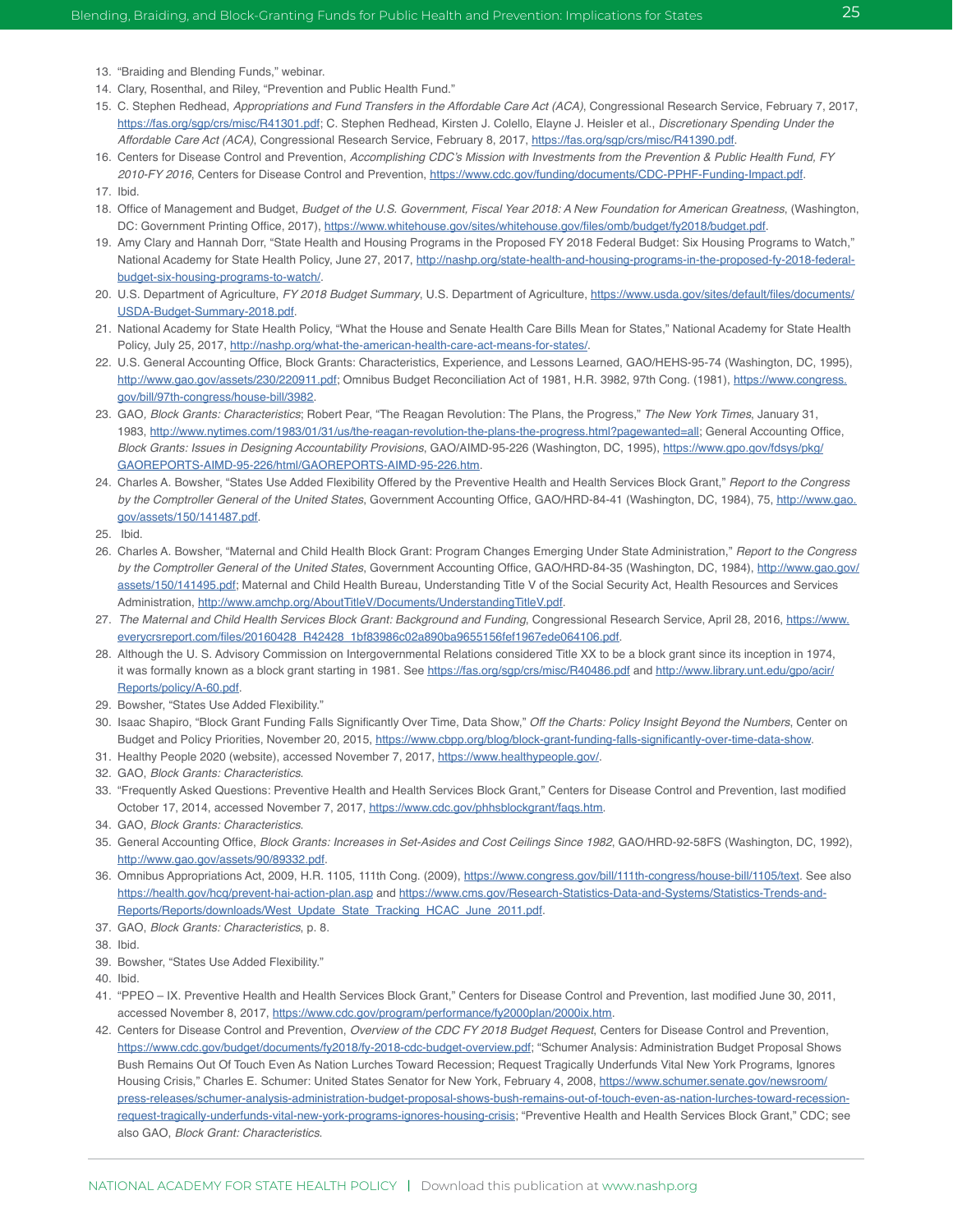- 43. GAO, "Maternal and Child Health Block Grant;" MCHB, Understanding Title V.
- 44. GAO, "Maternal and Child Health Block Grant."
- 45. Shapiro, "Funding Falls." For the history of MCH Services Block Grant appropriations 2006-2016 in non-inflation-adjusted dollars, see Table C-1 of Congressional Research Service report 7-5700, "Maternal and Child Health Services Block Grant: Background and Funding," August 28, 2017: [https://fas.org/sgp/crs/misc/R44929.pdf.](https://fas.org/sgp/crs/misc/R44929.pdf)
- 46. MCHB, Understanding Title V.
- 47. Victoria L. Elliott, Maternal and Child Health Services Block Grant: Background and Funding, Congressional Research Service, August 28, 2017, [https://fas.org/sgp/crs/misc/R44929.pdf.](https://fas.org/sgp/crs/misc/R44929.pdf)
- 48. Although the U. S. Advisory Commission on Intergovernmental Relations considered Title XX to be a block grant since its inception in 1974, it was formally known as a block grant starting in 1981. See <https://fas.org/sgp/crs/misc/R40486.pdf> and [http://www.library.unt.edu/gpo/acir/](http://www.library.unt.edu/gpo/acir/Reports/policy/A-60.pdf) [Reports/policy/A-60.pdf.](http://www.library.unt.edu/gpo/acir/Reports/policy/A-60.pdf)
- 49. "Overview of Funding: Meeting the Health-Related Social Needs of Low-Income Persons," National Academy for State Health Policy, accessed November 8, 2017, <http://www.nashp.org/funding/>; "About SSBG," Office of Community Services: An Office of the Administration for Children and Families, last reviewed August 4, 2017, [https://www.acf.hhs.gov/ocs/programs/ssbg/about;](https://www.acf.hhs.gov/ocs/programs/ssbg/about) Karen E. Lynch, Social Services Block Grant: *Background and Funding*, Congressional Research Service, March 14, 2016,<https://fas.org/sgp/crs/misc/94-953.pdf>.
- 50. Lynch, Social Services Block Grant.
- 51. OMB, Budget, FY 2018.
- 52. The FY 2016 CDC Operating Plan gives a sense of the resources attached to each category of activity: [https://www.cdc.gov/budget/documents/](https://www.cdc.gov/budget/documents/fy2016/fy-2016-cdc-operating-plan_1.pdf) [fy2016/fy-2016-cdc-operating-plan\\_1.pdf.](https://www.cdc.gov/budget/documents/fy2016/fy-2016-cdc-operating-plan_1.pdf)
- 53. Peg Allen, Sonia Sequeira, Leslie Best et al., "Perceived Benefits and Challenges of Coordinated Approaches to Chronic Disease Prevention in State Health Departments," *Preventing Chronic Disease* 11, (May 8, 2014),<http://dx.doi.org/10.5888/pcd11.130350>.
- 54. "About Coordinated Chronic Disease Prevention," Centers for Disease Control and Prevention, last modified March 11, 2015, accessed November 8, 2017, [https://www.cdc.gov/coordinatedchronic/about-coordination.html.](https://www.cdc.gov/coordinatedchronic/about-coordination.html)
- 55. Ibid.
- 56. Division for Heart Disease and Stroke Prevention, Well-Integrated Screening and Evaluation for Women Across the Nation (WISEWOMAN) Technical Assistance and Guidance Document, Centers for Disease Control and Prevention, [https://www.cdc.gov/wisewoman/docs/ww\\_](https://www.cdc.gov/wisewoman/docs/ww_technical_assistance_guidance.pdf) [technical\\_assistance\\_guidance.pdf](https://www.cdc.gov/wisewoman/docs/ww_technical_assistance_guidance.pdf); "WISEWOMAN Frequently Asked Questions (FAQs)," Centers for Disease Control and Prevention, last modified January 20, 2017, accessed November 8, 2017, <https://www.cdc.gov/wisewoman/faqs.htm>.
- 57. Sarah A. Lister, Public Health and Medical Emergency Management: Issues in the 112th Congress, Congressional Research Service, February 28, 2011, [https://fas.org/sgp/crs/misc/R41646.pdf;](https://fas.org/sgp/crs/misc/R41646.pdf) Office of Public Health Preparedness and Response, Public Health Preparedness and Response: National Snapshot 2017, Centers for Disease Control and Prevention, [https://www.cdc.gov/phpr/whyitmatters/00\\_docs/2017\\_Public](https://www.cdc.gov/phpr/whyitmatters/00_docs/2017_PublicHealthPreparednessSnapshot_508.pdf) [HealthPreparednessSnapshot\\_508.pdf.](https://www.cdc.gov/phpr/whyitmatters/00_docs/2017_PublicHealthPreparednessSnapshot_508.pdf)
- 58. "Community Transformation Grants," Centers for Disease Control and Prevention, last modified March 7, 2017, [https://www.cdc.gov/nccdphp/](https://www.cdc.gov/nccdphp/dch/programs/ctgcommunities/ctg-communities.htm) [dch/programs/ctgcommunities/ctg-communities.htm](https://www.cdc.gov/nccdphp/dch/programs/ctgcommunities/ctg-communities.htm); "The Truth About the Prevention and Public Health Fund," Trust for America's Health, September 2013,<http://healthyamericans.org/health-issues/wp-content/uploads/2013/09/Truth-about-the-PPHF.pdf>.
- 59. "Community Transformation Grants, "CDC.
- 60. "Healthy Communities Program (2008-2012)," Centers for Disease Control, last modified March 7, 2017, [https://www.cdc.gov/nccdphp/dch/](https://www.cdc.gov/nccdphp/dch/programs/healthycommunitiesprogram/index.htm) [programs/healthycommunitiesprogram/index.htm](https://www.cdc.gov/nccdphp/dch/programs/healthycommunitiesprogram/index.htm).
- 61. "Racial and Ethnic Approaches to Community Health," Centers for Disease Control and Prevention, February 7, 2017, [https://www.cdc.gov/](https://www.cdc.gov/nccdphp/dnpao/state-local-programs/reach/index.htm) [nccdphp/dnpao/state-local-programs/reach/index.htm.](https://www.cdc.gov/nccdphp/dnpao/state-local-programs/reach/index.htm)
- 62. Government Accountability Office, Temporary Assistance for Needy Families: More Accountability Needed to Reflect Breadth of Block Grant *Services*, GAO-13-33 (Washington, DC, 2012), [http://www.gao.gov/assets/660/650635.pdf;](http://www.gao.gov/assets/660/650635.pdf) Government Accountability Office, T*emporary*  Assistance for Needy Families: An Overview of Spending, Federal Oversight, and Program Incentives, GAO-15-572T (Washington, DC, 2015), <http://www.gao.gov/assets/670/669938.pdf>.
- 63. GAO, TANF: More Accountability; Amy Clary and Trish Riley, "States Could Gain More Flexibility to Manage Medicaid Programs-What Can They Learn from the 1990s AFDC Flexibility Experience?," National Academy for State Health Policy, October 10, 2017, [http://nashp.org/states](http://nashp.org/states-could-gain-more-flexibility-to-manage-medicaid-programs-what-can-they-learn-from-the-1990s-afdc-flexibility-experience/)[could-gain-more-flexibility-to-manage-medicaid-programs-what-can-they-learn-from-the-1990s-afdc-flexibility-experience/.](http://nashp.org/states-could-gain-more-flexibility-to-manage-medicaid-programs-what-can-they-learn-from-the-1990s-afdc-flexibility-experience/)
- 64. As of the May 2017 enrollment report: [https://www.medicaid.gov/medicaid/program-information/medicaid-and-chip-enrollment-data/report](https://www.medicaid.gov/medicaid/program-information/medicaid-and-chip-enrollment-data/report-highlights/index.html)[highlights/index.html.](https://www.medicaid.gov/medicaid/program-information/medicaid-and-chip-enrollment-data/report-highlights/index.html) <http://www.kff.org/medicaid/issue-brief/10-things-to-know-about-medicaid-setting-the-facts-straight/>
- 65. "Medicaid and CHIP Eligibility Levels," Medicaid.gov, April 1, 2016, [https://www.medicaid.gov/medicaid/program-information/medicaid-and-chip](https://www.medicaid.gov/medicaid/program-information/medicaid-and-chip-eligibility-levels/index.html)[eligibility-levels/index.html](https://www.medicaid.gov/medicaid/program-information/medicaid-and-chip-eligibility-levels/index.html).
- 66. The limit was effectively 138% including the income disregard. See ACA Section 2001: [http://housedocs.house.gov/energycommerce/ppacacon.](http://housedocs.house.gov/energycommerce/ppacacon.pdf) [pdf](http://housedocs.house.gov/energycommerce/ppacacon.pdf);<http://www.nashp.org/states-stand-medicaid-expansion-decisions/>.
- 67. *National Federation of Independent Business v. Sebelius*, 567 U.S (2012), [https://www.supremecourt.gov/opinions/11pdf/11-393c3a2.pdf.](https://www.supremecourt.gov/opinions/11pdf/11-393c3a2.pdf)
- 68. Alison Mitchell, Evelyne P. Baumrucker, and Elicia J. Herz, Medicaid: An Overview, Congressional Research Service, January 10, 2014, [https://](https://fas.org/sgp/crs/misc/R43357.pdf) [fas.org/sgp/crs/misc/R43357.pdf](https://fas.org/sgp/crs/misc/R43357.pdf).
- 69. Amy Clary, "Federal and State Collaboration to Improve Health Through Housing," National Academy for State Health Policy, January 30, 2017, <http://www.nashp.org/federal-and-state-collaboration-to-improve-health-through-housing/>; Josh Leopold, Liza Getsinger, Pamela Blumenthal et al., The Housing Affordability Gap for Extremely Low-Income Renters in 2013, Urban Institute, June 2015, [https://www.urban.org/sites/default/](https://www.urban.org/sites/default/files/publication/54106/2000260-The-Housing-Affordability-Gap-for-Extremely-Low-Income-Renters-2013.pdf) [files/publication/54106/2000260-The-Housing-Affordability-Gap-for-Extremely-Low-Income-Renters-2013.pdf.](https://www.urban.org/sites/default/files/publication/54106/2000260-The-Housing-Affordability-Gap-for-Extremely-Low-Income-Renters-2013.pdf)
- 70. By statute, FMAP can range from 50 percent to 83 percent, with enhanced FMAP permitted for certain purposes. [https://www.ssa.gov/OP\\_](https://www.ssa.gov/OP_Home/ssact/title19/1905.htm) [Home/ssact/title19/1905.htm](https://www.ssa.gov/OP_Home/ssact/title19/1905.htm)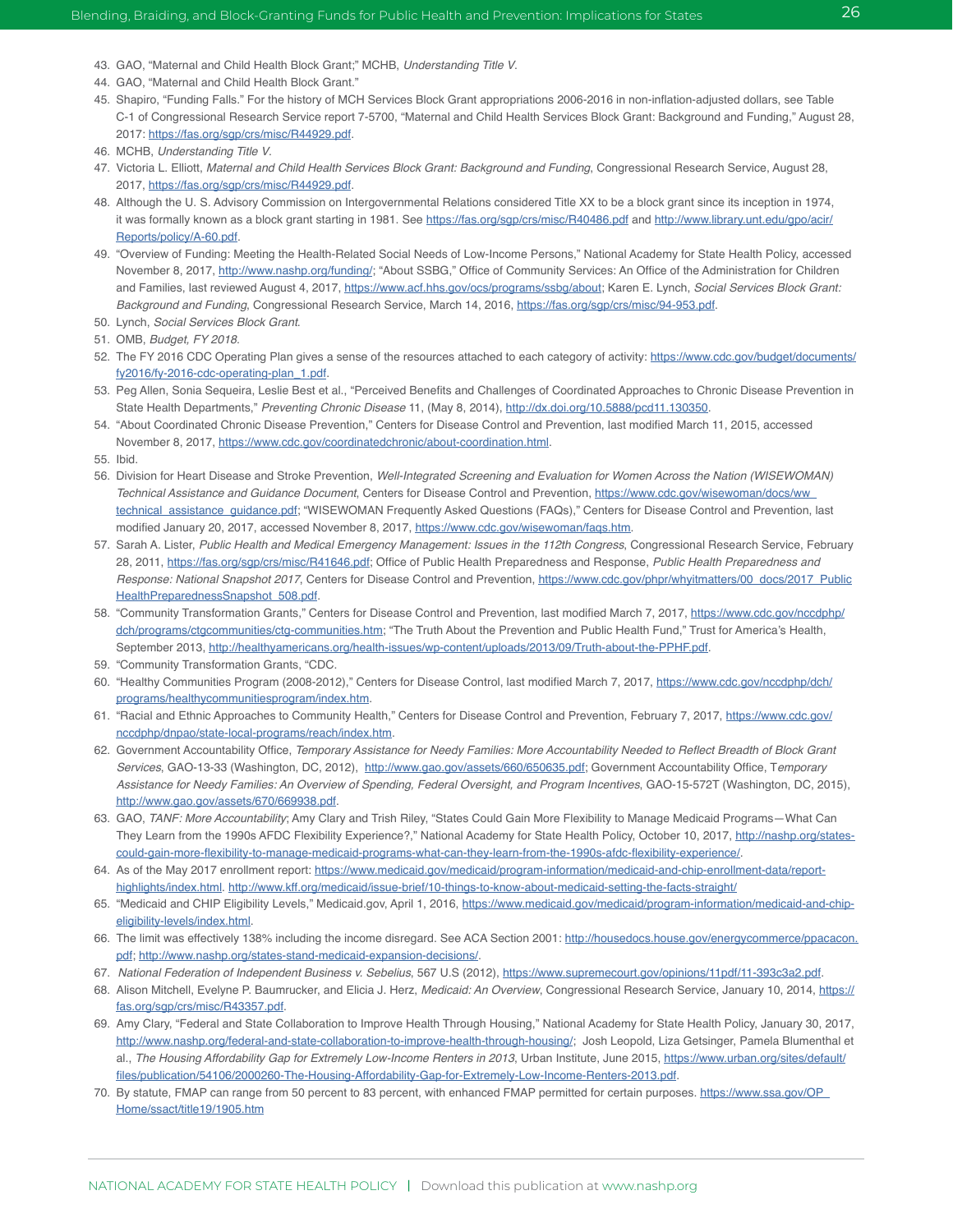- 71. Alison Mitchell, Medicaid's Federal Medical Assistance Percentage (FMAP), Congressional Research Service, February 9, 2016, [https://fas.](https://fas.org/sgp/crs/misc/R43847.pdf) [org/sgp/crs/misc/R43847.pdf;](https://fas.org/sgp/crs/misc/R43847.pdf) "Financing & Reimbursement," Medicaid.gov, accessed November 8, 2017, [https://www.medicaid.gov/medicaid/](https://www.medicaid.gov/medicaid/financing-and-reimbursement/) [financing-and-reimbursement/.](https://www.medicaid.gov/medicaid/financing-and-reimbursement/)
- 72. "About Section 1115 Demonstrations," Medicaid.gov, accessed November 8, 2017, [https://www.medicaid.gov/medicaid/section-1115-demo/](https://www.medicaid.gov/medicaid/section-1115-demo/about-1115/index.html) [about-1115/index.html](https://www.medicaid.gov/medicaid/section-1115-demo/about-1115/index.html).
- 73. States that expanded Medicaid as described in the ACA use ABPs to cover services for the expansion population. [https://fas.org/sgp/crs/misc/](https://fas.org/sgp/crs/misc/R43357.pdf) [R43357.pdf](https://fas.org/sgp/crs/misc/R43357.pdf)
- 74. Center for Health Care Strategies and Mathematica Policy Research, "At-a-Glance" Guide to Federal Medicaid Authorities Useful in Restructuring Medicaid Health Care Delivery or Payment, Centers for Medicare & Medicaid Services, April 2012, [https://www.medicaid.gov/](https://www.medicaid.gov/State-Resource-Center/Medicaid-State-Technical-Assistance/Health-Homes-Technical-Assistance/Downloads/At-a-glance-medicaid-Authorities.pdf) [State-Resource-Center/Medicaid-State-Technical-Assistance/Health-Homes-Technical-Assistance/Downloads/At-a-glance-medicaid-Authorities.](https://www.medicaid.gov/State-Resource-Center/Medicaid-State-Technical-Assistance/Health-Homes-Technical-Assistance/Downloads/At-a-glance-medicaid-Authorities.pdf) [pdf.](https://www.medicaid.gov/State-Resource-Center/Medicaid-State-Technical-Assistance/Health-Homes-Technical-Assistance/Downloads/At-a-glance-medicaid-Authorities.pdf)
- 75. Anita Cardwell, "Emerging Themes in Proposed State Medicaid Waivers," National Academy for State Health Policy, June 13, 2017, [http://www.](http://www.nashp.org/emerging-themes-in-proposed-state-medicaid-waivers/) [nashp.org/emerging-themes-in-proposed-state-medicaid-waivers/](http://www.nashp.org/emerging-themes-in-proposed-state-medicaid-waivers/).
- 76. Thomas E. Price and Seema Verma to governors, Washington, DC, March 14, 2017, Secretary Price and CMS Administrator Verma Letter, Department of Health and Human Services,<https://www.hhs.gov/sites/default/files/sec-price-admin-verma-ltr.pdf>; Anita Cardwell, "State-Specific Medicaid Program Changes," National Academy for State Health Policy, June 13, 2017, [http://nashp.org/state-specific-medicaid-program](http://nashp.org/state-specific-medicaid-program-changes/)[changes/.](http://nashp.org/state-specific-medicaid-program-changes/)
- 77. American Health Care Act of 2017, H.R. 1628, 115th Cong., 1st sess. (2017), [https://www.congress.gov/115/bills/hr1628/BILLS-115hr1628pcs.](https://www.congress.gov/115/bills/hr1628/BILLS-115hr1628pcs.xml) [xml.](https://www.congress.gov/115/bills/hr1628/BILLS-115hr1628pcs.xml)
- 78. Better Care Reconciliation Act of 2017, H.R. 1628, 115th Cong. (2017), [https://www.budget.senate.gov/imo/media/doc/SENATEHEALTHCARE.](https://www.budget.senate.gov/imo/media/doc/SENATEHEALTHCARE.pdf) [pdf.](https://www.budget.senate.gov/imo/media/doc/SENATEHEALTHCARE.pdf)
- 79. For example, the Graham-Cassidy bill would have replaced Medicaid with a block grant. [http://nashp.org/state-of-play-latest-update-on-federal](http://nashp.org/state-of-play-latest-update-on-federal-health-reform-efforts/)[health-reform-efforts/](http://nashp.org/state-of-play-latest-update-on-federal-health-reform-efforts/); <http://static.politico.com/6c/f4/9a93ba6f47c2b8be2cc532a56f5d/graham-cassidy-text.pdf>
- 80. National Academy for State Health Policy, A Crosswalk of ACA Provisions with Proposed Language Under the House American Health Care Act *and the Senate Better Care Reconciliation Act*, National Academy for State Health Policy, last updated July 25, 2017, [http://www.nashp.org/wp](http://www.nashp.org/wp-content/uploads/2017/07/NASHP_ACA_AHCAHouseSenateBills_Matrix_7.25.pdf)[content/uploads/2017/07/NASHP\\_ACA\\_AHCAHouseSenateBills\\_Matrix\\_7.25.pdf](http://www.nashp.org/wp-content/uploads/2017/07/NASHP_ACA_AHCAHouseSenateBills_Matrix_7.25.pdf).
- 81. Congressional Budget Office, H.R. 1628 Better Care Reconciliation Act of 2017, Congressional Budget Office, June 26, 2017, [https://www.cbo.](https://www.cbo.gov/system/files/115th-congress-2017-2018/costestimate/52849-hr1628senate.pdf) [gov/system/files/115th-congress-2017-2018/costestimate/52849-hr1628senate.pdf](https://www.cbo.gov/system/files/115th-congress-2017-2018/costestimate/52849-hr1628senate.pdf).
- 82. "A Funding Crisis for Public Health and Safety: State-by-State Public Health Funding and Key Health Facts, 2017," Trust for America's Health, April 2017,<http://healthyamericans.org/report/136/>.
- 83. Kim Krisberg, "Budget Cuts Straining Capacity of Public Health Departments: Services In Demand," The Nation's Health 40, no. 4 (May/June 2010): 1-16, <http://thenationshealth.aphapublications.org/content/40/4/1.2.full>.
- 84. The Association of State and Territorial Health Officials, Budget Cuts Continue to Affect the Health of Americans, The Association of State and Territorial Health Officials, last updated September 2014, [http://www.astho.org/budget-cuts-Sept-2014/.](http://www.astho.org/budget-cuts-Sept-2014/)
- 85. "Has Congress Funded Zika Preparedness?" National Governors Association, June 20, 2017, [https://www.nga.org/cms/zika-in-the-states-what](https://www.nga.org/cms/zika-in-the-states-what-you-need-to-know#congress)[you-need-to-know#congress;](https://www.nga.org/cms/zika-in-the-states-what-you-need-to-know#congress) Amy Clary, "From A to Zika: Three Tips from State Health Policymakers on Infectious Disease Crisis Preparedness and Response," National Academy for State Health Policy, December 6, 2016, [http://nashp.org/from-a-to-zika-three-tips-from-state-health](http://nashp.org/from-a-to-zika-three-tips-from-state-health-policymakers-on-infectious-disease-crisis-preparedness-and-response/)[policymakers-on-infectious-disease-crisis-preparedness-and-response/.](http://nashp.org/from-a-to-zika-three-tips-from-state-health-policymakers-on-infectious-disease-crisis-preparedness-and-response/)
- 86. Putting America's Health First: FY 2018 President's Budget for HHS, Department of Health and Human Services, [https://www.hhs.gov/sites/](https://www.hhs.gov/sites/default/files/Consolidated%20BIB_ONLINE_remediated.pdf) [default/files/Consolidated%20BIB\\_ONLINE\\_remediated.pdf](https://www.hhs.gov/sites/default/files/Consolidated%20BIB_ONLINE_remediated.pdf).
- 87. OMB, Budget, FY 2018.
- 88. GAO, Block Grants: Characteristics; Shapiro, "Funding Falls."
- 89. Karen Voetsch, Sonia Sequeira, and Amy Holmes Chavez, "A Customizable Model for Chronic Disease Coordination: Lessons Learned From the Coordinated Chronic Disease Program," Preventing Chronic Disease 13, E43 (March 2016), [http://dx.doi.org/10.5888/pcd13.150509.](http://dx.doi.org/10.5888/pcd13.150509)
- 90. Linda Drach, "How Oregon Public Health Transformed Its Chronic Disease Programs: A Case Study," Oregon Public Health Division, December 2012.
- 91. Personal communication with an Oregon Department of Health official, July 2017.
- 92. Oregon Health Plan, Centers for Medicare & Medicaid Services, January 12, 2017, [http://www.oregon.gov/oha/HPA/HP-Medicaid-1115-Waiver/](http://www.oregon.gov/oha/HPA/HP-Medicaid-1115-Waiver/Documents/Waiver%202017.pdf) [Documents/Waiver%202017.pdf.](http://www.oregon.gov/oha/HPA/HP-Medicaid-1115-Waiver/Documents/Waiver%202017.pdf)
- 93. Amy Clary and Trish Riley, Pooling and Braiding Funds for Health-Related Social Needs: Lessons from Virginia's Children's Services Act, National Academy for State Health Policy, June 2016, <http://nashp.org/wp-content/uploads/2016/06/CSA-Virginia-Brief-1.pdf>; "Braiding and Blending Funds," webinar.
- 94. Clary and Riley, Children's Services Act.
- 95. "SASH Funding," SASH (Support and Services at Home), accessed November 9, 2017, [http://sashvt.org/funding/.](http://sashvt.org/funding/)
- 96. Global Commitment to Health Section 1115 Demonstration, Centers for Medicare & Medicaid Services, January 1, 2017, [https://www.medicaid.](https://www.medicaid.gov/Medicaid-CHIP-Program-Information/By-Topics/Waivers/1115/downloads/vt/Global-Commitment-to-Health/vt-global-commitment-to-health-spcl-stc-05212017.pdf) [gov/Medicaid-CHIP-Program-Information/By-Topics/Waivers/1115/downloads/vt/Global-Commitment-to-Health/vt-global-commitment-to-health](https://www.medicaid.gov/Medicaid-CHIP-Program-Information/By-Topics/Waivers/1115/downloads/vt/Global-Commitment-to-Health/vt-global-commitment-to-health-spcl-stc-05212017.pdf)[spcl-stc-05212017.pdf](https://www.medicaid.gov/Medicaid-CHIP-Program-Information/By-Topics/Waivers/1115/downloads/vt/Global-Commitment-to-Health/vt-global-commitment-to-health-spcl-stc-05212017.pdf).
- 97. "Multi-Payer Advanced Primary Care Practice," Centers for Medicare & Medicaid Services, last updated June 9, 2017, [https://innovation.cms.](https://innovation.cms.gov/initiatives/Multi-Payer-Advanced-Primary-Care-Practice/) [gov/initiatives/Multi-Payer-Advanced-Primary-Care-Practice/.](https://innovation.cms.gov/initiatives/Multi-Payer-Advanced-Primary-Care-Practice/)
- 98. "About Million Hearts," Million Hearts, accessed November 9, 2017, [https://millionhearts.hhs.gov/about-million-hearts/index.html.](https://millionhearts.hhs.gov/about-million-hearts/index.html)
- 99. "SASH Funding," SASH.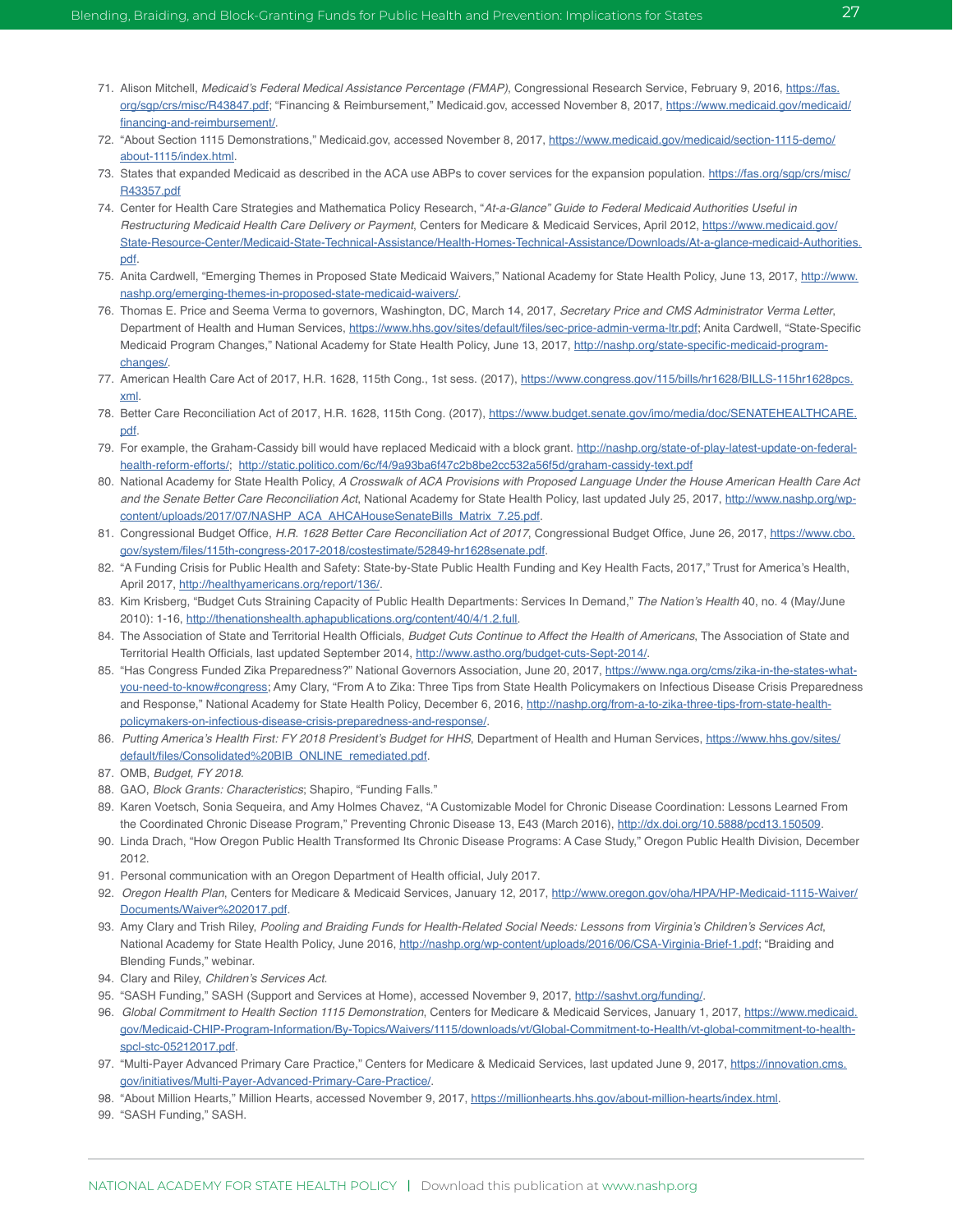- 100. Amy Kandilov, Vincent Keyes, Noëlle Siegfried et al., "Introduction," Support and Services at Home (SASH) Evaluation: Second Annual Report, January 2016,<https://aspe.hhs.gov/basic-report/support-and-services-home-sash-evaluation-second-annual-report#intro>.
- 101. "Vermont All-Payer ACO Model," Centers for Medicare & Medicaid Services, last updated October 31, 2017, [https://innovation.cms.gov/](https://innovation.cms.gov/initiatives/vermont-all-payer-aco-model/) [initiatives/vermont-all-payer-aco-model/.](https://innovation.cms.gov/initiatives/vermont-all-payer-aco-model/)
- 102. Ibid.
- 103. "Multi-Payer Advanced Primary Care Practice," CMS; Pay for Success Contract Among South Carolina Department of Health and Human Services and Nurse-Family Partnership and the Children's Trust Fund of South Carolina, South Carolina Department of Health and Human Services, last modified March 21, 2016, https://www.scdhhs.gov/sites/default/files/2016\_0321\_AMENDED%20NFP%20PFS%20Contract [vFinal%20Executed.pdf](https://www.scdhhs.gov/sites/default/files/2016_0321_AMENDED%20NFP%20PFS%20Contract_vFinal%20Executed.pdf); Fact Sheet: South Carolina Nurse-Family Partnership Pay for Success Project, South Carolina Department of Health and Human Services, [https://www.scdhhs.gov/sites/default/files/NFP%20PFS%20Fact%20Sheet%20scdhhs.pdf.](https://www.scdhhs.gov/sites/default/files/NFP%20PFS%20Fact%20Sheet%20scdhhs.pdf)
- 104. "Nurse Home Visits," South Carolina Department of Health and Environmental Control, accessed November 9, 2017, [http://www.scdhec.gov/](http://www.scdhec.gov/Health/FamilyPlanning/Pregnancy/PostpartumNewbornHomeVisits/) [Health/FamilyPlanning/Pregnancy/PostpartumNewbornHomeVisits/](http://www.scdhec.gov/Health/FamilyPlanning/Pregnancy/PostpartumNewbornHomeVisits/); Fact Sheet: South Carolina Nurse-Family Partnership Pay for Success Project, South Carolina Department of Health and Human Services, [https://www.scdhhs.gov/sites/default/files/2-16-16-SC-NFP-PFS-Fact-](https://www.scdhhs.gov/sites/default/files/2-16-16-SC-NFP-PFS-Fact-Sheet_3.pdf)[Sheet\\_3.pdf](https://www.scdhhs.gov/sites/default/files/2-16-16-SC-NFP-PFS-Fact-Sheet_3.pdf).
- 105. Global Commitment, CMS.
- 106. South Carolina Department of Health and Human Services, Section 1915(b) Waiver Proposal for MCO, PIHP, PAHP, PCCM Programs and FFS Selective Contracting Programs: The Enhanced Prenatal and Postpartum Home Visitation Pilot Project and Managed Care Program, Medicaid. gov, December 10, 2015, h[ttps://www.medicaid.gov/Medicaid-CHIP-Program-Information/By-Topics/Waivers/Downloads/SC\\_Enhanced-](ttps://www.medicaid.gov/Medicaid-CHIP-Program-Information/By-Topics/Waivers/Downloads/SC_Enhanced-Prenatal-Postpartum-Home-Visitation-Managed-Care.pdf)[Prenatal-Postpartum-Home-Visitation-Managed-Care.pdf.](ttps://www.medicaid.gov/Medicaid-CHIP-Program-Information/By-Topics/Waivers/Downloads/SC_Enhanced-Prenatal-Postpartum-Home-Visitation-Managed-Care.pdf)
- 107. Office of Budget, "HHS FY 2018 Budget in Brief," U.S. Department of Health and Human Services, content last reviewed May 23, 2017, accessed November 9, 2017,<https://www.hhs.gov/about/budget/fy2018/budget-in-brief/index.html>.
- 108. CHCS and Mathematica, *Federal Medicaid Authorities*.
- 109. Amy Clary, "In the Zone: State Strategies to Advance Health Equity by Investing in Community Health," National Academy for State Health Policy, June 9, 2016, <http://nashp.org/in-the-zone-state-strategies-to-advance-health-equity-by-investing-in-community-health/>.
- 110. Department of Health Strategic Plan: September 2016-August 2019, Washington State Department of Health, [https://www.doh.wa.gov/](https://www.doh.wa.gov/Portals/1/Documents/1000/2016-19%20Strategic%20Plan.pdf) [Portals/1/Documents/1000/2016-19%20Strategic%20Plan.pdf.](https://www.doh.wa.gov/Portals/1/Documents/1000/2016-19%20Strategic%20Plan.pdf)
- 111. Heider, Rosenthal, and Kniffin, "Accountable Communities for Health."
- 112. Clary, "In the Zone."
- 113. Amy Clary, "In Times of Constrained Resources, How Can States Innovatively Fund Health-Related Social Needs? Thoughts from Louisiana and Virginia," National Academy for State Health Policy, July 18, 2017, [http://nashp.org/in-times-of-constrained-resources-how-can-states](http://nashp.org/in-times-of-constrained-resources-how-can-states-innovatively-fund-health-related-social-needs-thoughts-from-louisiana-and-virginia/)[innovatively-fund-health-related-social-needs-thoughts-from-louisiana-and-virginia/](http://nashp.org/in-times-of-constrained-resources-how-can-states-innovatively-fund-health-related-social-needs-thoughts-from-louisiana-and-virginia/).
- 114. Clary and Kartika, *Braiding Funds*.
- 115. Frequently Asked Questions and Answers for the Home Visiting Services Pilot, Maryland Department of Health and Mental Hygiene, last updated June 20, 2017, [https://mmcp.health.maryland.gov/Documents/HealthChoice%20Community%20Pilots/CompiledHVSFAQs\\_v2\\_](https://mmcp.health.maryland.gov/Documents/HealthChoice%20Community%20Pilots/CompiledHVSFAQs_v2_revised%206.20.17.pdf) [revised%206.20.17.pdf](https://mmcp.health.maryland.gov/Documents/HealthChoice%20Community%20Pilots/CompiledHVSFAQs_v2_revised%206.20.17.pdf).
- 116. Amy Clary, "To Improve Health and Lower Costs, Oregon Gets Flexible," National Academy for State Health Policy, October 9, 2015, [http://](http://www.nashp.org/to-improve-health-and-lower-costs-oregon-gets-flexible/) [www.nashp.org/to-improve-health-and-lower-costs-oregon-gets-flexible/](http://www.nashp.org/to-improve-health-and-lower-costs-oregon-gets-flexible/).
- 117. "Background on Oregon's 1115 Medicaid Demonstration Waiver," Oregon Health Authority, accessed November 9, 2017, [http://www.](http://www.oregon.gov/oha/HPA/HP-Medicaid-1115-Waiver/Pages/Background.aspx) [oregon.gov/oha/HPA/HP-Medicaid-1115-Waiver/Pages/Background.aspx;](http://www.oregon.gov/oha/HPA/HP-Medicaid-1115-Waiver/Pages/Background.aspx) See also "Legislative Approval of Coordinated Care Organization Proposal," Oregon S. B. 1580, Sess. of 2012, [https://olis.leg.state.or.us/liz/2012R1/Downloads/MeasureDocument/SB1580.](https://olis.leg.state.or.us/liz/2012R1/Downloads/MeasureDocument/SB1580) The Section 1115 demonstration was renewed until 2022: [http://www.oregon.gov/oha/HPA/HP-Medicaid-1115-Waiver/Pages/Waiver-Renewal.aspx.](http://www.oregon.gov/oha/HPA/HP-Medicaid-1115-Waiver/Pages/Waiver-Renewal.aspx) For an illustration of how money flows from the Oregon Health Authority to CCOs to dental providers, see [http://nashp.org/wp-content/uploads/2017/09/](http://nashp.org/wp-content/uploads/2017/09/DentaQuest-Brief.pdf) [DentaQuest-Brief.pdf](http://nashp.org/wp-content/uploads/2017/09/DentaQuest-Brief.pdf).
- 118. 2018 CCO Incentive Measure Benchmarks, Oregon Health Authority, October 30, 2017, [http://www.oregon.gov/oha/HPA/ANALYTICS/](http://www.oregon.gov/oha/HPA/ANALYTICS/CCOData/2018%20CCO%20Incentive%20Measure%20Benchmarks.pdf) [CCOData/2018%20CCO%20Incentive%20Measure%20Benchmarks.pdf](http://www.oregon.gov/oha/HPA/ANALYTICS/CCOData/2018%20CCO%20Incentive%20Measure%20Benchmarks.pdf); Oregon Health Authority Measure Sets, Oregon Health Authority, July 2017, <http://www.oregon.gov/oha/HPA/ANALYTICS/CCOData/2018%20Measures.pdf>.
- 119. Washington State Medicaid Transformation Project, Centers for Medicare & Medicaid Services, January 9, 2017, [https://www.hca.wa.gov/](https://www.hca.wa.gov/assets/program/Medicaid-demonstration-terms-conditions.pdf) [assets/program/Medicaid-demonstration-terms-conditions.pdf.](https://www.hca.wa.gov/assets/program/Medicaid-demonstration-terms-conditions.pdf)
- 120. Hannah Dorr and Charles Townley, "Strategies to Strengthen Health and Housing Partnerships Through Medicaid to Improve Health Care for Individuals Experiencing Homelessness," National Academy for State Health Policy, July 25, 2017, [http://nashp.org/strategies-to-strengthen](http://nashp.org/strategies-to-strengthen-health-and-housing-partnerships-through-medicaid-to-improve-health-care-for-individuals-experiencing-homelessness/)[health-and-housing-partnerships-through-medicaid-to-improve-health-care-for-individuals-experiencing-homelessness/](http://nashp.org/strategies-to-strengthen-health-and-housing-partnerships-through-medicaid-to-improve-health-care-for-individuals-experiencing-homelessness/).
- 121. Mitchell, Baumrucker, and Herz, Medicaid: An Overview; Elizabeth Hinton, MaryBeth Musumeci, Robin Rudowitz, and Larisa Antonisse, Section 1115 Medicaid Demonstration Waivers: A Look at the Current Landscape of Approved and Pending Waivers, Kaiser Family Foundation, September 2017, [http://files.kff.org/attachment/Issue-Brief-Section-1115-Medicaid-Demonstration-Waivers-A-Look-at-the-Current-Landscape.](http://files.kff.org/attachment/Issue-Brief-Section-1115-Medicaid-Demonstration-Waivers-A-Look-at-the-Current-Landscape)
- 122. The 2018 White House budget proposes to "introduce competition, risk, and link awards to performance" in the Public Health and Emergency Preparedness program and Hospital Preparedness Program. [https://www.hhs.gov/sites/default/files/Consolidated%20BIB\\_ONLINE\\_remediated.](https://www.hhs.gov/sites/default/files/Consolidated%20BIB_ONLINE_remediated.pdf) <u>[pdf](https://www.hhs.gov/sites/default/files/Consolidated%20BIB_ONLINE_remediated.pdf)</u>
- 123. This state policy idea complements that of the Healthy Communities Funding Hub model developed by Trust for America's Health: [https://](https://dupress.deloitte.com/dup-us-en/industry/health-care/building-and-funding-healthy-communities.html) [dupress.deloitte.com/dup-us-en/industry/health-care/building-and-funding-healthy-communities.html](https://dupress.deloitte.com/dup-us-en/industry/health-care/building-and-funding-healthy-communities.html)
- 124. Heider, Rosenthal, and Kniffin, "Accountable Communities for Health."